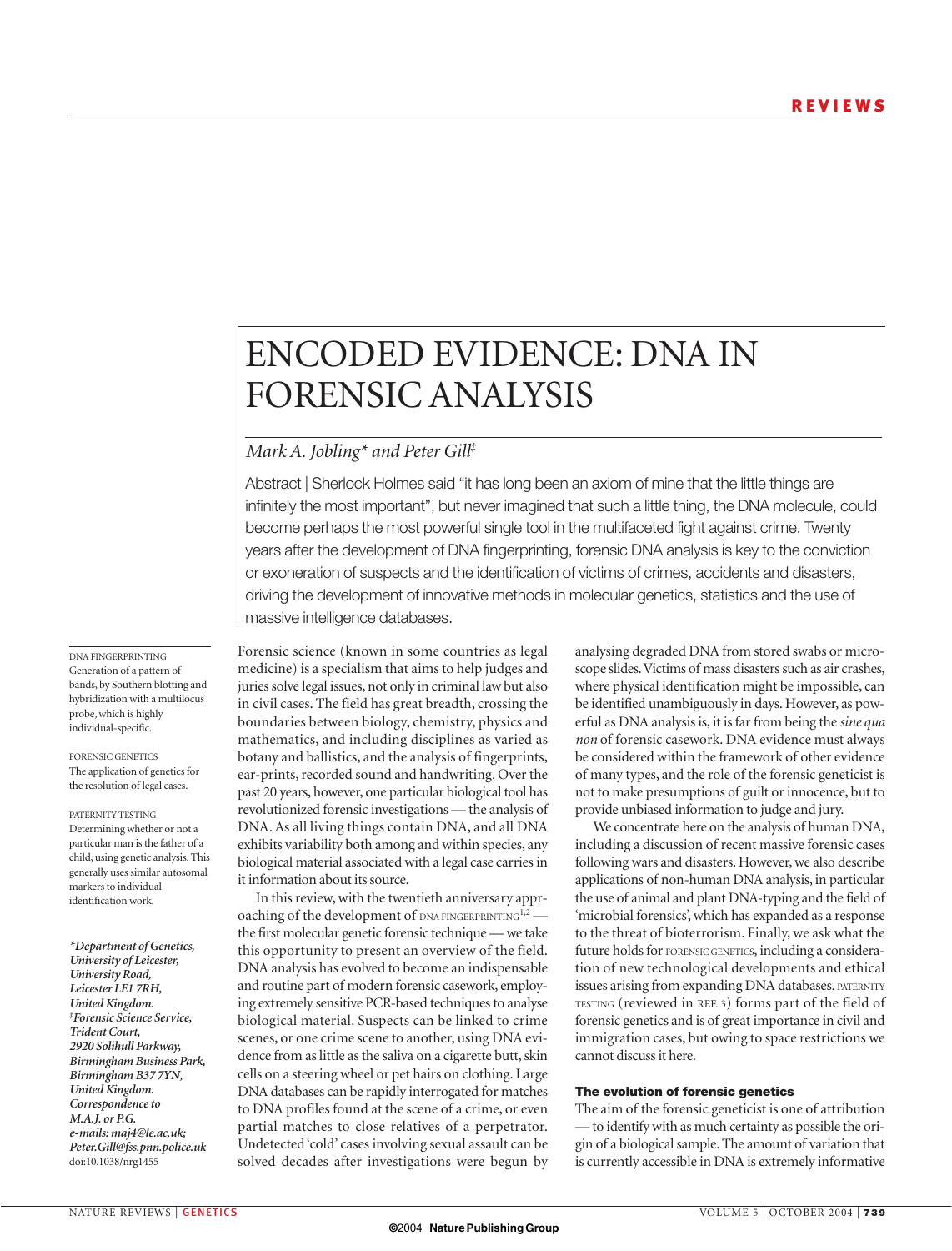

and the degree of certainty can be correspondingly high. However, it was not always this straightforward.

*Early markers.* The evolution of forensic genetics has been driven by the analysis of human genetic variation, beginning more than a century ago with Karl Landsteiner's discovery<sup>4</sup> of the human ABO blood group polymorphisms and his early realization that this variation was applicable to solving crimes. The TIMELINE summarizes the important developments that have occurred since that time. It is noteworthy that even a simple genetic system such as ABO can be used to show conclusively that a sample did *not* come from a specific person —to prove an 'exclusion'. However, showing that the sample actually *did* come from another specific person is more difficult and depends on the degree of variation revealed by the typing system. Until the 1980s, serological and protein electrophoretic methods were used to access diversity in blood groups and polymorphic proteins, but the main drawback of these markers was that they tended to rapidly degrade or were compromised by bacterial enzymes. In addition, they showed relatively low variability and informativeness; when eight systems were used together to analyse a bloodstain, the probability of two unrelated people sharing a combination (the MATCH PROBABILITY,  $Pm$ ) was  $\sim$  0.01–0.001, but for other body fluids, such as semen, not all markers were present and so the match probability was greater.Also, contamination of body fluid from one person by that from another (a 'mixed stain'), such as in rape cases, was difficult to resolve because the vaginal cellular component tended to mask the contribution from the sperm.

*DNA fingerprinting.* The DNA revolution began in 1984 with the discovery, by Alec Jeffreys in Leicester, UK, of hypervariable loci known as mINISATELLITES<sup>1</sup>. These were detected by hybridization of probes to Southern blots of restriction-enzyme-digested genomic DNA. Shared 'core

sequences' between different minisatellite loci allowed probes to detect many independent minisatellites simultaneously, yielding the hypervariable multi-band patterns known as DNA fingerprints<sup>2,5</sup>. Using only a single probe, the match probability was estimated to be  $\lt3 \times 10^{-11}$  and two probes together gave a value of  $< 5 \times 10^{-19}$  (REF. 2) — so low that the only individuals sharing DNA fingerprints are monozygotic twins.At the same time, a method known as DIFFERENTIAL LYSIS was developed<sup>5</sup> that selectively enriched the sperm concentration in vaginal fluid/semen mixtures, thereby avoiding the problem of the victim's DNA (which is in great excess) masking the rapist's. This is the only protocol to have remained unchanged throughout the past 20 years.

*Single-locus probes.* Although use of DNA fingerprinting persisted for some years in paternity testing, criminal casework soon concentrated on the use of specific cloned minisatellites — 'single-locus probes' (SLPs) that each revealed only a single, highly polymorphic, restriction fragment length polymorphism, therefore simplifying interpretation. Typically, four SLPs were used successively to probe a Southern blot, yielding eight hypervariable fragments per individual.

It was with SLPs that the first DNA-based criminal investigation was carried out; this case, culminating in the conviction of Colin Pitchfork for a double rape and homicide in Leicestershire in 1986, encapsulated many of the defining characteristics and virtues of DNA analysis. First, the two killings, spaced three years apart, were shown to have been committed by the same individual, because SLP profiles (and DNA fingerprints) from the crime scenes matched. Second, a suspect who had confessed was excluded because his SLP profile and that found on the victims did not match, demonstrating the power of DNA to exonerate innocent people. Third, the first ever 'mass screen' was organized by the Forensic Science Service, in which all 500 local men not

MATCH PROBABILITY The chance of two unrelated people sharing a DNA profile.

# **MINISATELLITES**

Loci made up of a number  $(-10-1,000)$  of tandemly repeated sequences, each typically 10–100 bp in length. Usually GC-rich and often hypervariable.

DIFFERENTIAL LYSIS A method to enrich for sperm DNA in a mixture of sperm and epithelial cells by preferentially lysing the latter using detergent and protease, so that sperm nuclei can be recovered by centrifugation.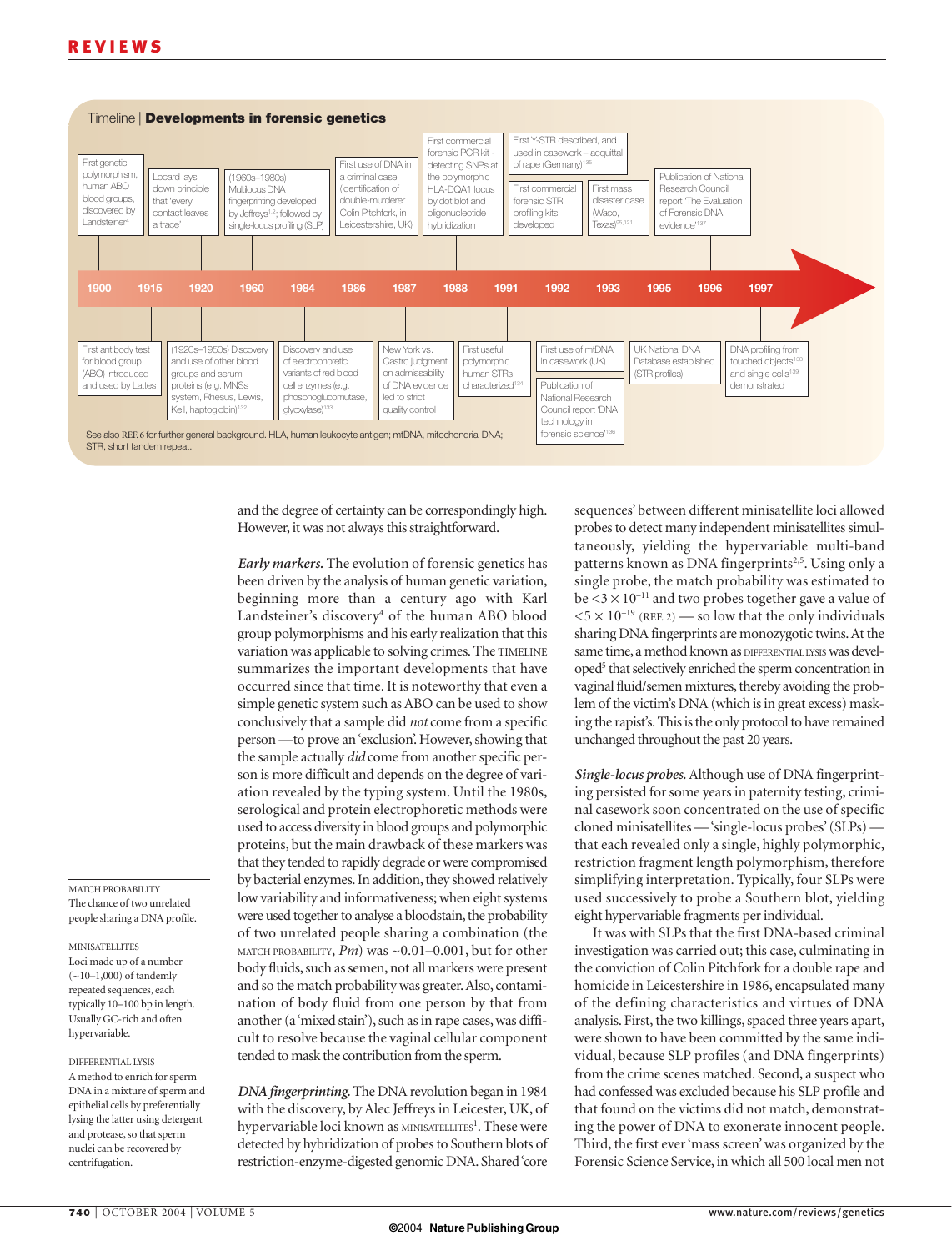

Figure 1 | **Sources of human genetic variation used in forensic analysis.** Further details of the properties of different loci can be found in the text. Heteroplasmy describes the presence of two or more different mitochondrial DNA sequences in the same cell, or individual. FBI CODIS, US Federal Bureau of Investigation Combined DNA Index System; HVS, hypervariable site; Mb, megabase; mtDNA, mitochondrial DNA; SGM, second generation multiplex; STR, short tandem repeat.

#### ISO17025

A global standard, established by the International Organization for Standardization, for the technical competence of calibration and testing laboratories (see Online links box).

#### HLA-DQA1 GENE A polymorphic gene within the MHC class II region on chromosome 6, encoding a human leukocyte antigen cellsurface protein.

SHORT TANDEM REPEAT A DNA sequence containing a variable number (typically ≤50) of tandemly repeated short (2–6 bp) sequences, such as (GATA)<sub>n</sub>; forensic STRs are usually tetranucleotide repeats, which show little PCR stutter.

eliminated by a preliminary test for conventional protein markers were recruited for DNA testing. Pitchfork showed prescience in realizing the power of DNA analysis: he attempted to evade the screen, but his evasion was detected, and when his profile was shown to match those from the crime scenes, he pleaded guilty to the killings.

Methods in forensic genetics must surmount several hurdles before being applied to casework. First, techniques must be adapted to work on samples that are not pristine and are often limited in quantity. Second, extensive validation is required to demonstrate robustness, to pass the test of admissibility in court<sup>6</sup> (admissibility criteria and legislation differ between countries and even among states in the United States). Finally, quality management systems must be implemented once processes are introduced into casework: external accreditation of forensic laboratories to internationally recognized standards (such as ISO17025) is a prerequisite. Because of these constraints, adoption of new technical developments can sometimes be slow. For example, SLP technology was still widely in use long after methods based on the polymerase chain reaction (PCR) were developed in 1988.

*PCR-based methods.* DNA amplification by PCR provided an enormous increase in sensitivity, allowing minute amounts of degraded DNA to be analysed, and now forms the basis of all forensic DNA typing. Early PCR-based systems targeted a small number of SNPs in the HLA-DQA1 GENE7 . Although these systems were useful when the SLP technology failed, discriminating power was low and mixtures were difficult to interpret. Consequently, there was a period when both PCR and SLP tests were done in parallel. It was the discovery of SHORT TANDEM REPEATS (STRs), discussed in the next section, together with the introduction of automated sequencing technology, that led to the current powerful systems for individual identification. Subsequently, the use of STRs supplanted both the early PCR and SLP tests worldwide once their advantages of high discriminating power, sensitivity and ability to resolve simple mixtures were realized. In addition, the time needed to carry out an analysis was greatly reduced. Reduction of costs resulting from partial automation paved the way for the creation of national STR DNA databases.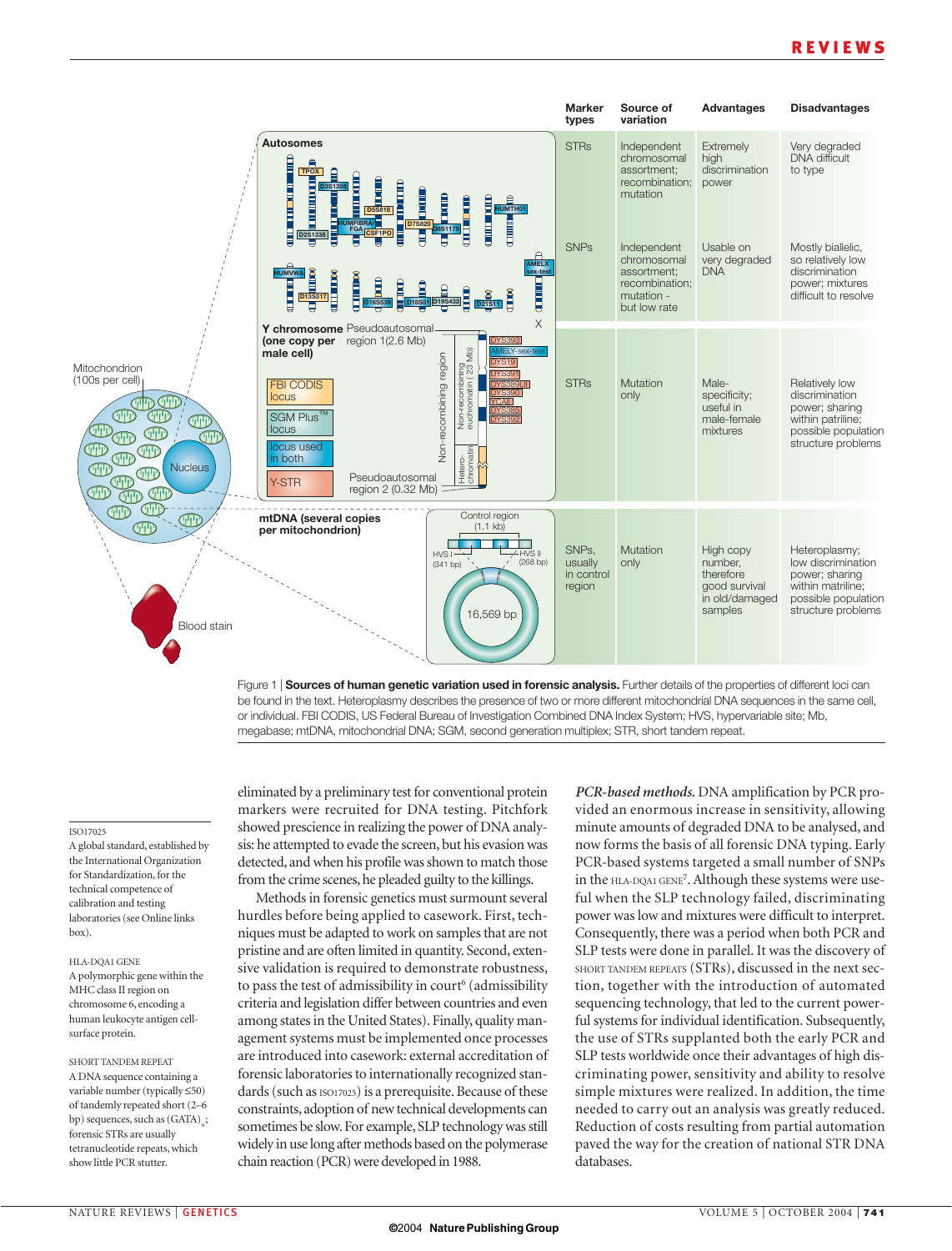| Table 1   International coordinating bodies in forensic genetics                                                                                    |                                                                                                                                                                                          |                                                                                            |  |  |  |  |  |  |
|-----------------------------------------------------------------------------------------------------------------------------------------------------|------------------------------------------------------------------------------------------------------------------------------------------------------------------------------------------|--------------------------------------------------------------------------------------------|--|--|--|--|--|--|
| Organization/subgroup                                                                                                                               | <b>Purpose</b>                                                                                                                                                                           | <b>Web site</b>                                                                            |  |  |  |  |  |  |
| International Society of Forensic Genetics<br>(ISFG)<br>• DNA Commission<br>• European DNA Profiling (EDNAP) group<br>• Paternity Testing Workshops | International organization promoting scientific<br>knowledge in forensic genetics<br>• Makes recommendations for use of DNA markers<br>• Harmonization of European DNA technologies      | http://www.isfg.org/<br>http://www.rechtsmedizin.uni-<br>mainz.de/Remedneu/ednap/ednap.htm |  |  |  |  |  |  |
| European Network of Forensic Science<br>Institutes (ENFSI)                                                                                          | Mainly represents government institutions;<br>coordinates efforts to develop European DNA<br>databases                                                                                   | www.enfsi.org/                                                                             |  |  |  |  |  |  |
| American Academy of Forensic Sciences<br>(AAFS)                                                                                                     | Academic body for north American forensic<br>scientists                                                                                                                                  | http://www.aafs.org/                                                                       |  |  |  |  |  |  |
| Federal Bureau of Investigation (FBI)<br>• Scientific Working Group DNA Analysis<br>Methods (SWGDAM)                                                | Responsible for setting standards, training and<br>development of the national DNA database                                                                                              | http://www.fbi.gov/publications.htm                                                        |  |  |  |  |  |  |
| National Institute of Science and<br>Technology (NIST)<br>• STRBase                                                                                 | Supports the forensic community by organizing<br>collaborative proficiency exercises<br>· Database giving characteristics of forensically<br>useful short tandem repeats (STRs) and SNPs | http://www.nist.gov/<br>http://www.cstl.nist.gov/biotech/<br>strbase/index.htm             |  |  |  |  |  |  |

#### **Current methods in human identification**

Human forensic casework is now done using commercially developed autosomal STR multiplexes (single-tube PCR reactions that amplify multiple loci); other sources of genetic variation that find more specialized uses are autosomal SNPs, and markers on the Y chromosome and mitochondrial DNA (mtDNA) (FIG. 1). Differences in practice between jurisdictions are considerable owing to historical, social and legal circumstances. Detailing these is beyond the scope of this article, so we take a predominantly UK perspective here. However, despite these differences, the rapid development and universal acceptance of new DNA-based technology in forensic genetics

is mostly owing to active collaboration between international groups that are coordinated under various academic and government-sponsored institutions (TABLE 1). Recommendations on standard practice, quality issues and collaborative activities are made at a global level.

*Autosomal STR profiling.* The first widely used multiplex (the 'quadruplex'<sup>8</sup>) consisted of four SIMPLE STRS. However, because it had a high match probability of  $\sim$  1 in 10,000, the first criminal cases involving autosomal STR profiling were reported in conjunction with SLP profiling. Subsequent addition of two highly variable COMPLEX STRS decreased the match probability to  $\sim$  1 in

#### Box 1 | **Evaluating the weight of DNA evidence**

**The evidential weight of a match between crime stain profile and suspect is quantified by the match probability (***Pm***); the chance of two unrelated people sharing a profile. For independently inherited loci,***Pm* **is calculated by multiplying the individual allele frequencies in the profile in question (the 'product rule'): the greater the number of loci, and the greater the heterozygosity of each locus, the lower the value of** *Pm***. However, there are a number of situations in which** *Pm* **can be substantially increased:**

- **if the profile is partial because of degradation, reducing the number of informative loci;**
- **if a suspect and a perpetrator share many alleles by descent (for example, are brothers);**
- **if a suspect and a perpetrator originate from the same subpopulation.**

POPULATION STRUCTURE **can cause frequencies of alleles (and hence profiles) to vary between subpopulations — an issue that caused great controversy in the application of SLP profiling**<sup>90</sup>**.The debate was resolved by applying guidelines to ensure match probabilities quoted in court were conservative (that is, favourable to the defendant). Similar conservatism** is now applied to STR profiles<sup>91</sup>.

**Despite the high discriminating power of very low** *Pm* **values, interpretation in the courtroom has not been without controversy**<sup>92</sup>**, and this is because of the way that DNA evidence is sometimes presented. A wellknown example is the 'prosecutor's fallacy', or 'fallacy of the transposed conditional': suppose a crime is committed in London (population ~7 million) and a crime-scene profile is obtained that has a** *Pm* **of 10–6.The prosecutor, finding that a defendant matches the profile, might say:'The odds are a million to one in favour of the defendant being guilty.' But, given the population size, ~7 people in the city are expected to match the profile, so it can then be argued that the odds are actually 7 to 1 in favour of innocence; however, this 'defence fallacy' unrealistically assumes that each of the 7 people has equal probability of guilt, which is untrue as DNA evidence is not used in isolation. This problem of logic can be avoided by an approach based on a likelihood ratio, using conditional probabilities based on prosecution and defence scenarios: the job of the court, based on an evaluation of both DNA and non-DNA evidence, is to decide the ultimate issue of guilt or innocence, given** *all* **of the evidence. Under complex scenarios with many different variables,'Bayesian networks'**93,94 **— intuitive graphical means to display hypotheses regarding the probabilistic relationships between variables — are a powerful aid to understanding, although they are not intended to supplant the role of the jury.**

POPULATION STRUCTURE The absence of random mating within a population, leading to allele frequency differences among subpopulations.

SIMPLE STRS Short tandem repeat loci composed of uninterrupted runs of a single repeat type.

COMPLEX STRS Short tandem repeat loci containing more than one run of repeats that can be of one or more repeat type.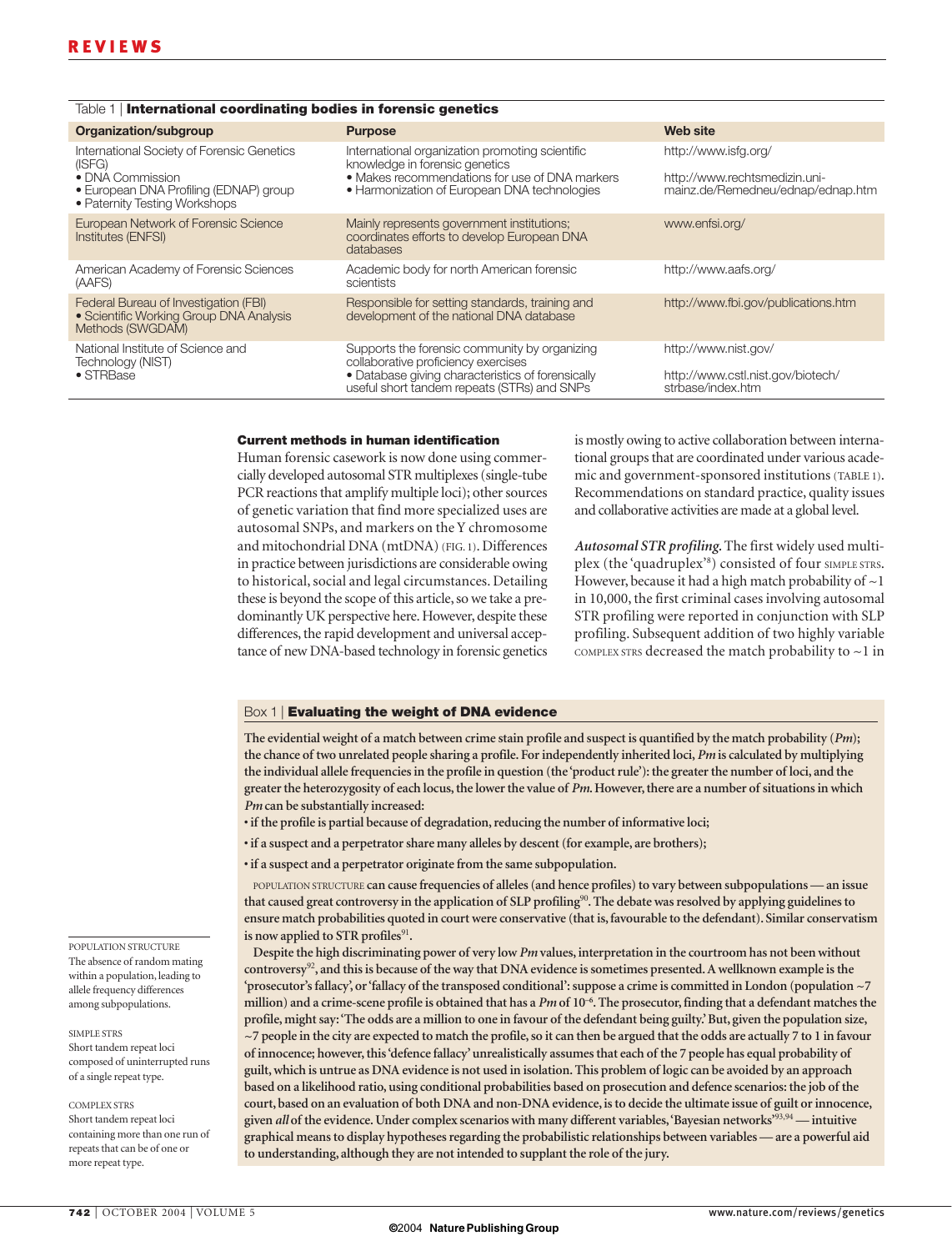

Figure 2 | **Electropherograms illustrating autosomal STR profiles. a** | An electropherogram of the second-generation multiplex 'SGM Plus' profile from a male, including X- and Y-specific amelogenin products of 106 and 112 bp, respectively. Most short tandem repeats (STRs) are heterozygous and the alleles are evenly balanced. Numbers beneath STR peaks indicate allele sizes in repeat units. The STR profile is displayed in the green, blue and yellow channels of a four-colour fluorescent system, with the red channel being used for a size marker (not shown). **b** | A typical mixture from two individuals (green channel only shown). Mixtures can only be identified if the alleles of the minor component are above the background 'noise' in an electropherogram (in practice a ratio of ~1:10) and can usually be resolved by inspection<sup>95</sup>. In this example, the contributions are in even proportions — for example, D21S11 shows four alleles where the peaks are approximately equal in height, whereas D18S51 shows two peaks in a 3:1 ratio. The X- and Y-specific amelogenin peaks are of approximately equal height, indicating that this is a mixture from two males. More complex mixtures might require interpretative methods based on likelihood ratios $96,97$ , calculations based on peak area $98$  and consideration of PCR stutter<sup>99</sup>, and have led to the development of computer programs to deduce potential underlying genotypes<sup>100,101</sup>. **c** | A profile (green channel only shown) obtained by 'low copy number' (LCN) testing<sup>102</sup>, a method used in the United Kingdom when little DNA (typically <100 pg or <17 diploid genomes) is available. The method uses an increased number of PCR cycles (for example, 34, rather than the usual 28), and leads to marked heterozygote imbalance at some loci (here, D21S11 and D18S51) because of stochastic variation in amplification. Extreme imbalance is drop-out (failure to amplify) of an allele (not shown). Drop-out is a stochastic effect of the limited number of template molecules, and therefore no two amplifications of the same extract will behave the in the same way. The LCN protocol requires duplicate PCR of an extract and only those alleles that are observed in both PCRs are reported. (See also BOX 2.)

50 million. This 'second-generation multiplex' (SGM) also included a PCR assay targeted at the XY-homologous amelogenin genes<sup>9</sup>, thereby revealing the sex of a sample donor. It became clear that STRs were more sensitive than other methods and allowed unambiguous assignment of alleles, making the method suitable for the development of databases. In 2000, an additional four loci were added to the multiplex, which was renamed SGM Plus<sup>10</sup>, thereby reducing the match probability to less than  $10^{-13}$ . The above account tracks developments in the United Kingdom; events elsewhere unfolded differently, and globally there are now a number of different systems that nonetheless have many loci in common. The US FBI CODIS (Combined DNA Index System) contains 13 STRs plus the amelogenin sex test (FIG. 1), with a match probability lower than that of the UK system. Typically, two separate multiplexes are used in the United States<sup>11</sup>, but to improve efficiency, new multiplexes that amplify 16 loci in a single reaction (including amelogenin) have also been introduced<sup>12</sup>. In Germany, eight loci are used, including the *ACTBP2* locus<sup>13</sup>. International collaborations have recommended core loci to facilitate international data exchange — for example, a set of seven for common use in Europe<sup>14</sup>. Detailed information on most forensic STR markers can be found at STRBase (see Online links box) and in REF. 15, which also describes the technology of STR typing.

The match probabilities obtained with STR multiplexes are so low that their reciprocals vastly exceed the entire human population. However, although DNA profiling is often referred to as 'individual identification' and assessments can be made whether or not a DNA profile is unique in an unsampled population<sup>16</sup>, it would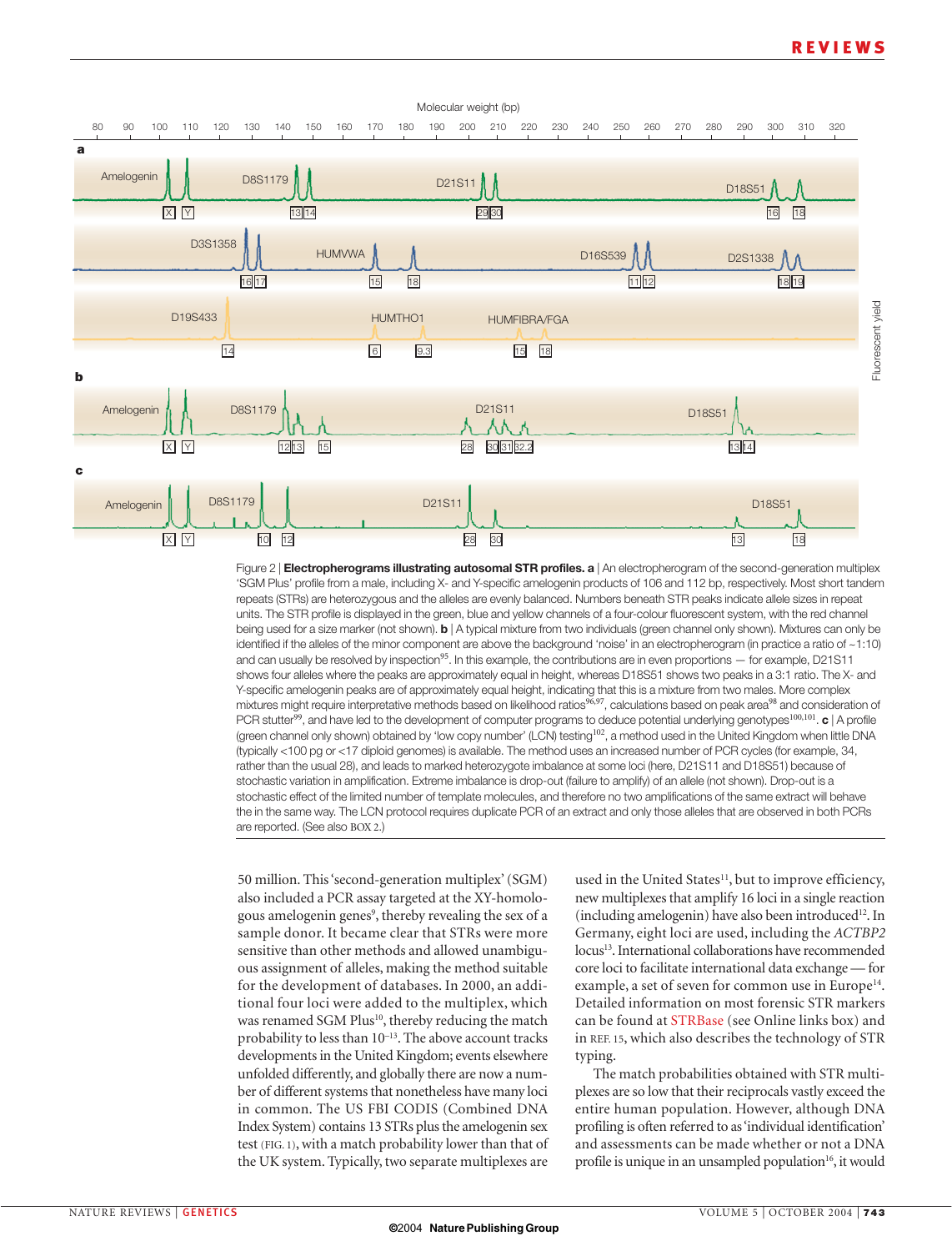#### ALLELIC LADDER An accurate marker used to identify alleles at a particular STR, generated by PCR amplification of a series of sequenced alleles from that STR.

ELECTROPHEROGRAM The graphical output of electrophoresis devices in STR and sequencing analysis, showing fluorescence intensity as a function of molecular weight; peak at a particular wavelength (colour) corresponds to a specifically labelled molecule of a particular size.

HETEROZYGOTE BALANCE The proportion of the two alleles of a heterozygote, expressed as the area of the smaller peak divided by the area of the larger peak in an electropherogram.

be a rare case in which everyone on the planet could be considered as the pool of potential contributors for a crime-scene sample<sup>17</sup>. Reporting of DNA evidence in court takes a conservative approach to the low match probabilities and commonly uses likelihood-based methods to take account of the factors applying to a particular case (BOX 1).

Multiplexes are analysed and typed using automated sequencing equipment. These are typically multi-channel capillary electrophoresis systems that are used to detect fluorescently labelled PCR products (FIG. 2a) and are combined with robotics and laboratory information management systems, including bar-coding of samples to reduce operator errors. This automation reduces cost and increases throughput. Interpretation (defining the alleles in a profile) is more difficult to automate. However, there has been progress in converting traditional subjective expert opinion into programmable (heuristic) rules for computer programs (known as 'expert systems'18), generally intended to complement, rather than replace, the human expert. These take into

#### Box 2 | **Dealing with anomalous autosomal STR profiles**

**As shown in** FIGURE 2**, several factors can complicate the interpretation of DNA profiles. These include mixed samples and the availability of only small amounts of DNA, which (in the UK) is analysed by 'low-copy number' (LCN) methods and can lead to allele drop-out. LCN analysis also increases the probability of contamination (additional 'foreign' alleles in the profile), despite stringent precautions to prevent it.**

**Contamination can be gross and lead to full additional profiles, where typically the negative control will be affected; these can be searched against forensic staff elimination databases and stored in a separate database to allow detection and monitoring of problems such as contamination of plasticware during manufacture**103,104**. Alternatively, contamination can contribute an extra one or two** alleles per DNA profile (allele DROP-IN<sup>102,104</sup>), where the negative control is usually **unaffected. The probabilities of a match, of drop-out and of contamination (based on computer simulation analysis of negative control data**<sup>104</sup>**) can be readily incorporated into the calculation of the likelihood ratio (LR) when the significance of the DNA evidence is being assessed**<sup>102</sup>**; calculations are complex but are aided by a computer program (LoComatioN)**<sup>105</sup> **that can also combine the results of several profiles into a single LR. Here, we no longer think of a DNA profile either matching or not matching a suspect, because the twin effects of drop-in and drop-out will alter the suspect's apparent profile so that it does not match the crime scene sample, without indicating an exclusion; rather, the probability of the evidence is lowered.**

**Anomalous profiles can arise from causes other than mixtures but can readily be resolved by careful analysis:**

**• Mutations in the PCR primer target region can cause allele drop-out or heterozygote imbalance**106,107**.**

**• An STR can be duplicated and segregated in a normal Mendelian fashion or a somatic STR mutation occurring early in development can lead to a three-peak profile for the STR, which might vary between tissues; examples are on STRBase (seeOnline links and** REF. 108**).**

**• The STR D21S11 can reveal three alleles in trisomy 21 cases (reviewed in** REF. 109**).**

**• Discordant results in the amelogenin sex test can be observed in rare individuals, including cases of sex-reversal (XX males and XY females) and males**110–112 **carrying deletions that remove** *AMELY***.**

**• A true mixed profile can also originate from a single individual.Analysis of DNA from people who had undergone successful bone marrow transplants** ≥**5 years previously**<sup>113</sup>**, showed a mixed profile in buccal and fingernail samples; in blood, the recipient's own profile had been completely replaced by that of the donor, whereas in hair, the recipient's profile remained unmixed.**

account fragment size (accurately measured with respect to internal standard markers and to an ALLELIC LADDER<sup>19</sup> used to identify alleles), ELECTROPHEROGRAM peak height and area and an assessment of HETEROZYGOTE BALANCE, and include automated checks to interpret artefacts such as PCR STUTTER<sup>20</sup>. DNA quality from 'reference samples' (taken from individuals to create databases see next section) is predictably good and makes automation of typing and interpretation relatively straightforward. In the UK Forensic Science Service, if two expert systems working on different principles agree on a profile it is accepted, but there are regular challenges with 'blind' controls. For casework samples, preliminary assessment is vital to determine the best method of processing; but automation is more difficult because DNA quality and quantity are variable and DNA mixtures are often encountered, complicating interpretation. Anomalous profiles can also arise for biological reasons (such as mutation) and if methods are used that are sensitive enough to detect single DNA molecules ('low copy number'), then laboratory-based contamination of single or multiple alleles is a strong possibility and interpretation strategies are needed to deal with this. These situations are discussed in BOX 2.

STR-based forensic DNA analysis has achieved worldwide public and professional acceptance as a reliable means of individual identification and has had a major impact on criminal justice systems. The increase in sensitivity of DNA methods has allowed the reopening and solving of 'cold' cases and has also led to the exoneration of prisoners (some of whom were awaiting execution) convicted through miscarriages of justice. Most of these cases have been in the United States (see the Innocence Project web site in the Online links box), where post-conviction testing attracts federal funding, although one case in the United Kingdom has been described21.

*DNA databases of autosomal STR profiles.* As well as matching a crime-scene profile to that from an apprehended suspect, a match ('hit') can be made to a DNA database of offender profiles (an 'intelligence database'), allowing a new suspect to be investigated. The advances in automation described above have allowed the establishment of such databases, which are now in use or under development in many countries. Criteria for including a profile in a database vary among countries (TABLE 2). The largest example, the UK National DNA Database<sup>22,23</sup>, contains (at July 25th 2004)  $\sim$  2.5 million reference profiles (mostly from buccal scrapes) and ~200,000 crime-scene profiles. Since 1995, there have been more than 550,000 matches between reference profiles and crime-scenes, and more than 30,000 matches between crime scenes. A new method of using the database,'familial searching', has recently been introduced. In 2003, a lorry driver was killed in Surrey, UK, by a brick thrown through his windscreen. A DNA profile was obtained from the brick, but had no match in the database. A geographically restricted search of the database was carried out for potential close relatives of the perpetrator, under the assumption that close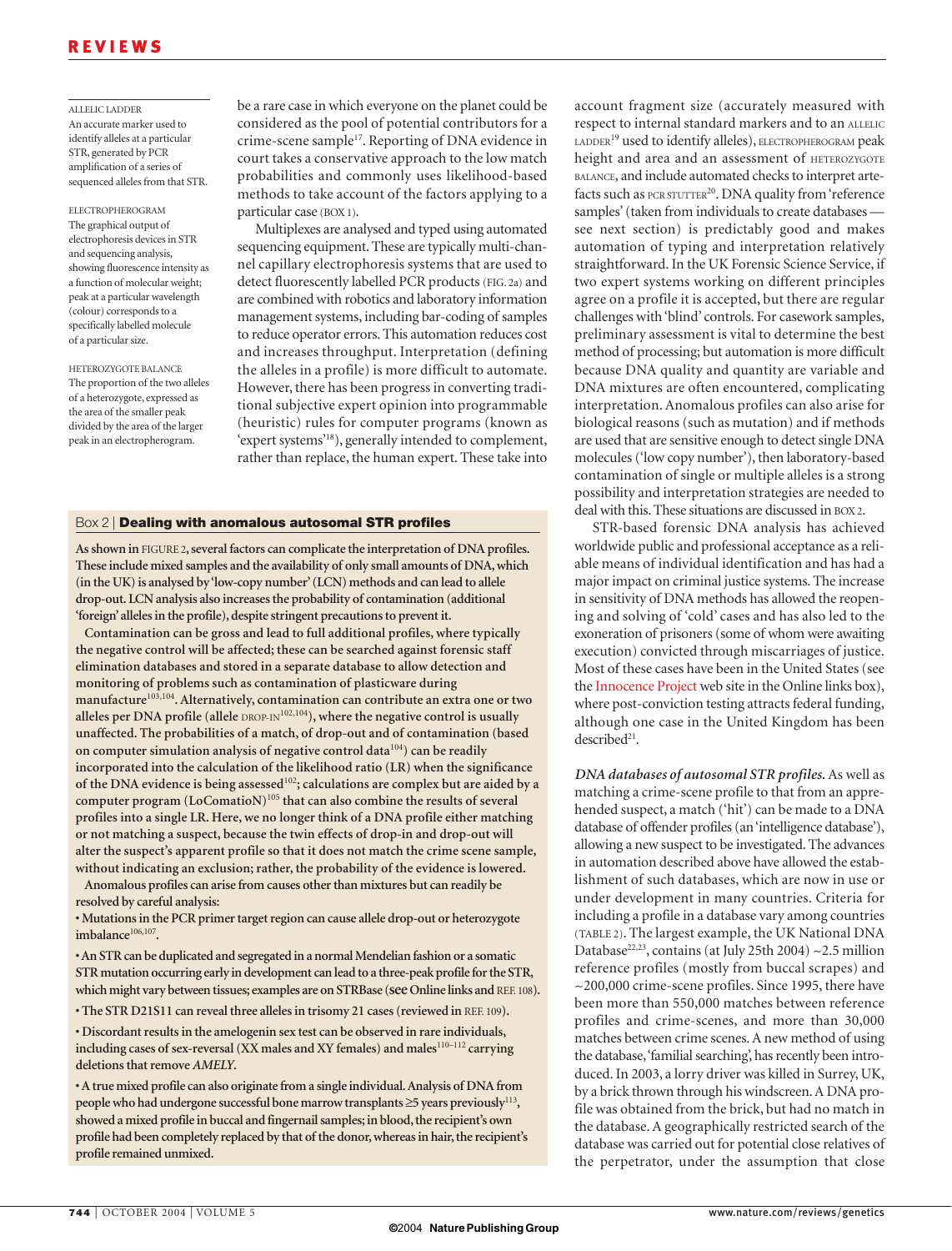| Table 2   Characteristics of some national DNA databases |                                  |                                   |                                 |                        |                                            |                                                         |                                                                            |  |  |
|----------------------------------------------------------|----------------------------------|-----------------------------------|---------------------------------|------------------------|--------------------------------------------|---------------------------------------------------------|----------------------------------------------------------------------------|--|--|
| <b>Country (Year</b><br>established)                     | <b>Reference</b><br>profile size | <b>Crime-scene</b><br>sample size | <b>Suspect to</b><br>scene hits | Scene to<br>scene hits | <b>Entry criteria</b><br>for suspects      | Entry criteria for<br>convicted offenders               | <b>Removal criteria</b>                                                    |  |  |
| UK<br>(1995)                                             | 2.5 million                      | 200,000                           | 550,000                         | 30,000                 | Anv recordable<br>offence*                 | Entered as suspect                                      | Never removed.<br>including suspects                                       |  |  |
| <b>USA</b><br>(1994)                                     | 1.52 million                     | 67,000                            | Figure<br>unavailable           | Figure<br>unavailable  | No suspects entered,<br>but under revision | Depends on<br>state law                                 | Depends on state<br>law                                                    |  |  |
| Germany<br>(1998)                                        | 286,840                          | 54,570                            | 13,700                          | 5,500                  | Offence leading to<br>$>1$ yr in prison    | After court decision                                    | After acquittal or 5-10<br>years after conviction,<br>if prognosis is good |  |  |
| Austria<br>(1997)                                        | 64,740                           | 11,460                            | 3,200                           | 1,350                  | Any recordable<br>offence*                 | Entered as suspect                                      | Only after acquittal                                                       |  |  |
| New Zealand<br>(1996)                                    | 44,000                           | 8,000                             | 4,000                           | 2,500                  | No suspects entered                        | A relevant offence<br>(including $\geq$ 7 yr in prison) | Never removed, unless<br>conviction quashed                                |  |  |
| Switzerland<br>(2000)                                    | 42,530                           | 7,240                             | 4,840                           | 5,540                  | Any recordable<br>offence*                 | Entered as suspect                                      | After acquittal or 5-30<br>years after conviction                          |  |  |
| France<br>(2001)                                         | 14,490                           | 1,080                             | 50                              | 70                     | No suspects entered                        | Sexual assault and<br>serious crime                     | 40 years after<br>conviction                                               |  |  |
| Finland<br>(1999)                                        | 8,170                            | 5,450                             | 2,080                           | 780                    | Offence leading to<br>$>1$ yr in prison    | Entered as suspect                                      | Only after acquittal                                                       |  |  |
| Slovenia<br>(1998)                                       | 4,820                            | 2,360                             | 370                             | 80                     | Any recordable<br>offence*                 | Entered as suspect                                      | Depends on severity<br>of crime                                            |  |  |
| <b>Netherlands</b><br>(1997)                             | 4,260                            | 13.700                            | 2,520                           | 4,260                  | No suspects entered <sup>#</sup>           | Offence leading to >4 yr<br>in prison                   | 20-30 years after<br>conviction                                            |  |  |
| Sweden<br>(2000)                                         | 3,980                            | 9,860                             | 2,500                           | 4,750                  | No suspects entered                        | Offence leading to $>2$ yr<br>in prison                 | 10 years after release<br>from prison                                      |  |  |

\*That leads to a term of imprisonment. ‡ Except when the suspect's DNA is tested for the case. Adapted from REF. 140, with additional information from Peter Schneider and Jill Vintiner (personal communications). See also BOX 3.

> relatives are more likely to share alleles than unrelated people (50% for brothers). This highlighted 150 candidates, leading to the identification of a suspect whose profile matched that on the brick. He was convicted of manslaughter<sup>24</sup>.

> Legal differences between countries make such speculative searches impossible in some jurisdictions and can also complicate the international exchange of data when crime is itself becoming increasingly

international. However, although large databases with permissive entry criteria can be powerful, they also raise ethical questions (BOX 3).

*Autosomal SNP typing.* Compared to STRs, SNPs have much lower heterozygosities (a per-SNP maximum of 0.5) and so ~50 SNPs are required to approach the low match probability of an STR profile<sup>25</sup> (see BOX 1). In addition, mixtures are especially difficult to resolve for

# Box 3 | **DNA databases: ethical issues**

**DNA databases are seen by some as without fault**<sup>114</sup>**, but they have not been without their critics**115,116**. Any criminal whose profile is in a database risks detection in further criminal activity — the probability of identifying a suspect when a crime-scene profile is checked against the UK database is >40%**<sup>23</sup>**. Culprits are apprehended more quickly and criminals might be deterred from future offending, but it is unclear whether overall crime rates are reduced. The UK database is projected to reach 5 million samples**<sup>22</sup>**, which is ~10% of the population and >30% of 10–50-year-old men (those most likely to offend**<sup>30</sup>**). This enormous size is a result of the relatively liberal criteria for database entry: most samples are taken (with or without consent) from individuals arrested for offences that could lead to a prison sentence, whereas in some other jurisdictions only more serious offences are considered and a specific degree of connection (decided by a court) between the suspect and the offence is necessary before DNA can be sampled** (TABLE 2)**.One justification given for the United Kingdom practice is that minor criminals might also be perpetrators of more serious crimes — one example is the arrest and subsequent conviction, in 2001, of a man for a murder committed in 1968, triggered by a match between crime-scene DNA evidence and a sample taken from the culprit in connection with a motoring offence**<sup>114</sup>**. Recent legislative changes allow retention of profiles from exonerated suspects and from individuals profiled during mass screens (albeit with consent).**

**The use of any database involves a balance between the rights of the individual and the interests of the state; this differs from country to country, and some believe it is tipped too far towards the state in systems like that of the UK**<sup>117</sup>**. However, the discoverer of DNA fingerprinting,Alec Jeffreys**<sup>118</sup>**,has argued for the UK database to be extended to the entire population, under the auspices of an independent authority, arguing that the current database is discriminatory because some groups in the population are probably overrepresented among suspects. James Watson**<sup>119</sup> **has called for a global database to fight crime and terrorism — an enormously costly and complex endeavour, raising serious issues in ethics and law**<sup>117</sup>**.**

**Retention of samples for possible retesting with future technologies (as is done in the UK) is also considered controversial by some, who argue that it could reveal private genetic information.**

#### PCR STUTTER

A PCR artefact in which, as well as a band of the expected size, an additional band is seen which is typically one repeat unit smaller, resulting from slippage synthesis errors by the PCR polymerase

DROP-IN

Addition of (typically) one or two alleles to a DNA profile, owing to contamination.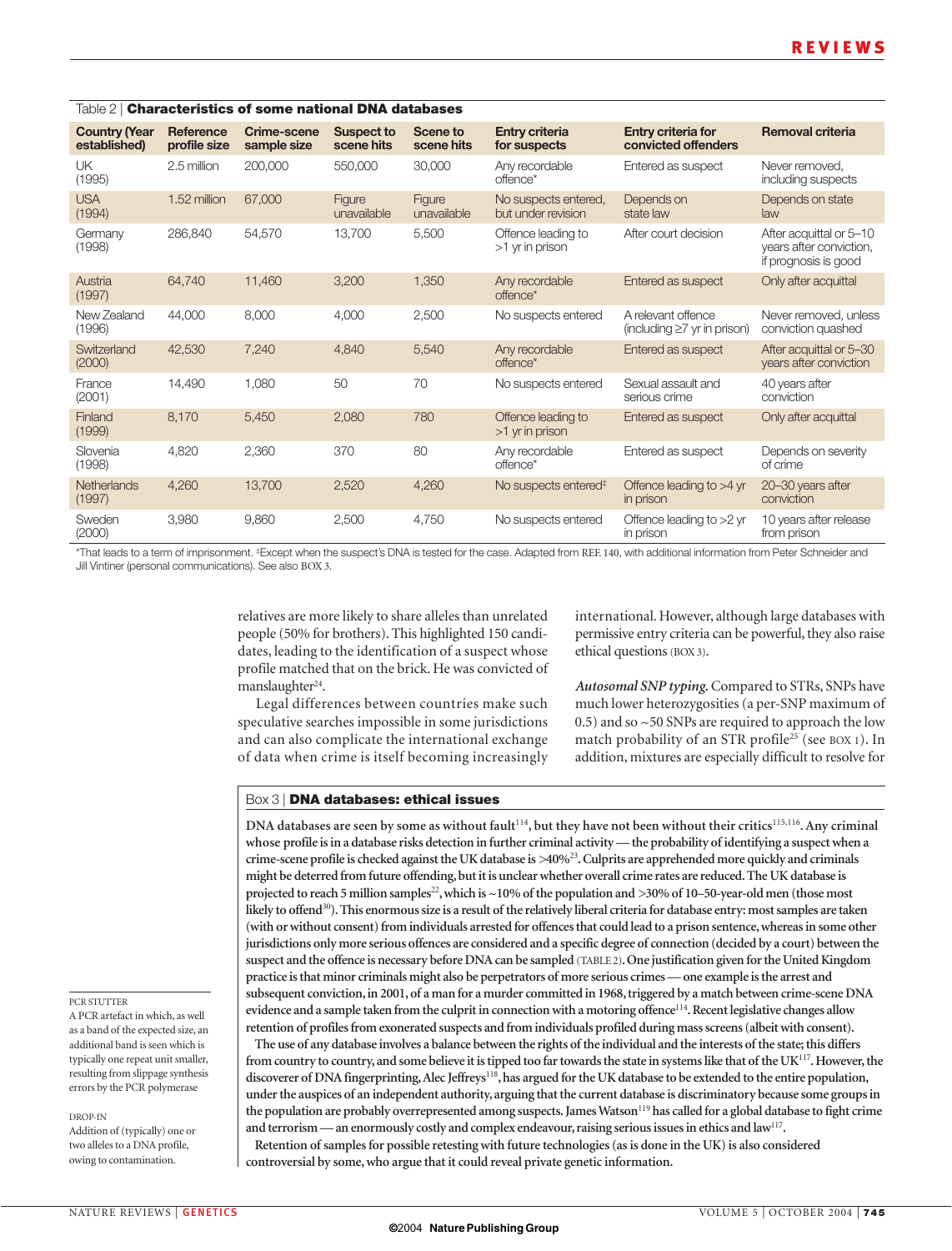#### Box 4 | **The challenge of large human identification cases**

**DNA analysis has a key role in the identification of victims of accidents, disasters and wars, therefore aiding emotional closure for bereaved relatives. Reference material often comes from these relatives**<sup>3</sup> **— for example, an approach used early on in the identification of the skeletal remains of murder victim Karen Price compared STR alleles with her presumptive parents**<sup>120</sup>**.**

**An early example of a mass identification case followed the Waco disaster**95,121 **in 1993, in which more than 70 occupants of a heavily fortified compound in Waco, Texas, perished in a fire following a siege by US law enforcement agencies.About 40 bodies were unidentifiable by conventional means and, of these, 26 could be identified by quadruplex STR profiling. Reference samples came from living or dead (but positively identified) relatives. For instance, given the alleles present in parents, the possible genotypes of children could be sought among profiles of victims (taking account of the possibility of** STR mutations between the generations), and the weight of identification evidence considered on a likelihood basis (BOX 1).

**Air crashes, such as the August 1996 Spitzbergen disaster**<sup>122</sup> **or the September 1998 Swissair flight 111 air crash**<sup>123</sup>**, present problems because of the level of damage to bodies from fragmentation and burning. However, given an accurate list of passenger and crew, the site can be considered a 'closed scene', where there are no unknown victims; families are often among the dead, so allele sharing is expected. Reference profiles can be obtained from personal effects of victims such as clothing or toothbrushes**<sup>123</sup>**, and samples provided by relatives, leading to complete identification.**

**Without doubt the largest mass identification cases are those arising from wars and genocides, such as that in the former Yugoslavia, where >30,000 people went missing; in Bosnia-Herzegovina alone >10,000 bodies required identification (reviewed in** REF. 124**). On a comparable scale, and with unique challenges, has been the effort to identify the remains of the estimated 2,819 people who died in the World Trade Center terrorist attacks of September 11th, 2001 (reviewed in** REF. 125**). Physical identification was impossible for most victims and mixed profiles were common**<sup>126</sup>**. Technical developments during the identification process have included:**

**• new computer programs to deal with large and complex kinship calculations, involving reference samples from ~6,000 relatives and ~5,000 personal effects**127,128**;**

**• novel DNA extraction procedures**<sup>129</sup>**;**

**• redesigned STR multiplexes ('miniSTRs', based on shorter DNA amplicons**<sup>27</sup>**) and autosomal SNP multiplexes to allow analysis of severely degraded DNA**<sup>125</sup>**.**

**Despite these efforts, the remains of ~1,000 people might never be identified**<sup>125</sup>**.**

binary markers, although this limitation might be overcome by targeting rare tri-allelic SNPs<sup>26</sup>.

The practical advantage of SNP typing is that DNA template size can in principle be only as large as a pair of specific primers; ~50 bp. This is considerably smaller than the  $\sim$ 300 bp needed for successful STR profiling (although special STR multiplexes have been developed that use particularly small amplicons<sup>27</sup>) and makes SNPs of interest for the analysis of severely degraded material. The technical challenges of the World Trade Center disaster (see BOX 4) have led to the application of forensic SNP typing. The European Network of Forensic Science Institutes (ENFSI) and the US FBI Scientific Working Group on DNA Analysis Methods (SWGDAM) (TABLE 1) working groups are assessing potentially useful multiplexes and will make recommendations for global standardization<sup>28</sup>, although it is hard to imagine that SNP profiling will replace STR-based systems.

*Y-chromosomal analysis.* Autosomal STR profiles owe their variability to three processes: independent chromosomal reassortment, recombination and mutation. On the Y chromosome, mutation alone functions to diversify STR HAPLOTYPES. These haplotypes are therefore less diverse than autosomal profiles (genotypes) containing an equivalent number of markers, leading to relatively high average-match probabilities of ~0.003 for 11 Y-STRs29. However,Y chromosomes have one crucial forensically useful property: they are confined to males. As most serious offences are committed by men<sup>30</sup>, we expect to find their Y chromosomes at crime scenes; in

male–female body-fluid mixtures where conventional methods fail to resolve autosomal profiles, Y-STR typing can give specific information about the male component. Although differential lysis often allows autosomal profiling of a rapist, the vasectomized or naturally azoospermic rapist leaves no sperm; in such cases<sup>31</sup>, Y-specific profiling is effective, even in the presence of a 4,000-fold excess of female DNA32. In multiple rape it might be possible to gain information about the number of assailants.

There are 219 known useful STRs on the Y chromosome<sup>33</sup>, but a set of 9 or 11 loci is commonly typed in casework, and there is a large collaborative quality-controlled online population database of more than 24,000 9-locus profiles from 200 populations<sup>29,34</sup>. Clearly, the product rule (see BOX 1) for independently segregating autosomal STRs cannot be applied to markers on the non-recombining Y chromosome and haplotype frequencies are instead often determined simply by counting or by more sophisticated BAYESIAN methods<sup>35</sup>. Excluding STR mutation, all patrilineal relatives (brothers, father, sons, paternal uncles and so on) of a suspect will share his Y haplotype and this needs to be considered when assessing the strength of the evidence36. Furthermore, the potential association of surnames inherited through the paternal line<sup>37</sup> with Y haplotypes has led to suggestions that surname prediction from haplotype might be possible. However, the complexity of the relationship<sup>38</sup> probably precludes this approach as an absolute determinant, although it might be powerful if used in the context of a Bayesian method

**HAPLOTYPE** 

The combination of allelic states of a set of polymorphic markers lying on the same DNA molecule, such as the Y chromosome or mtDNA

#### BAYESIAN

Statistical method, based on Bayes' theorem, that allows inferences to be drawn from both the data themselves and any prior information.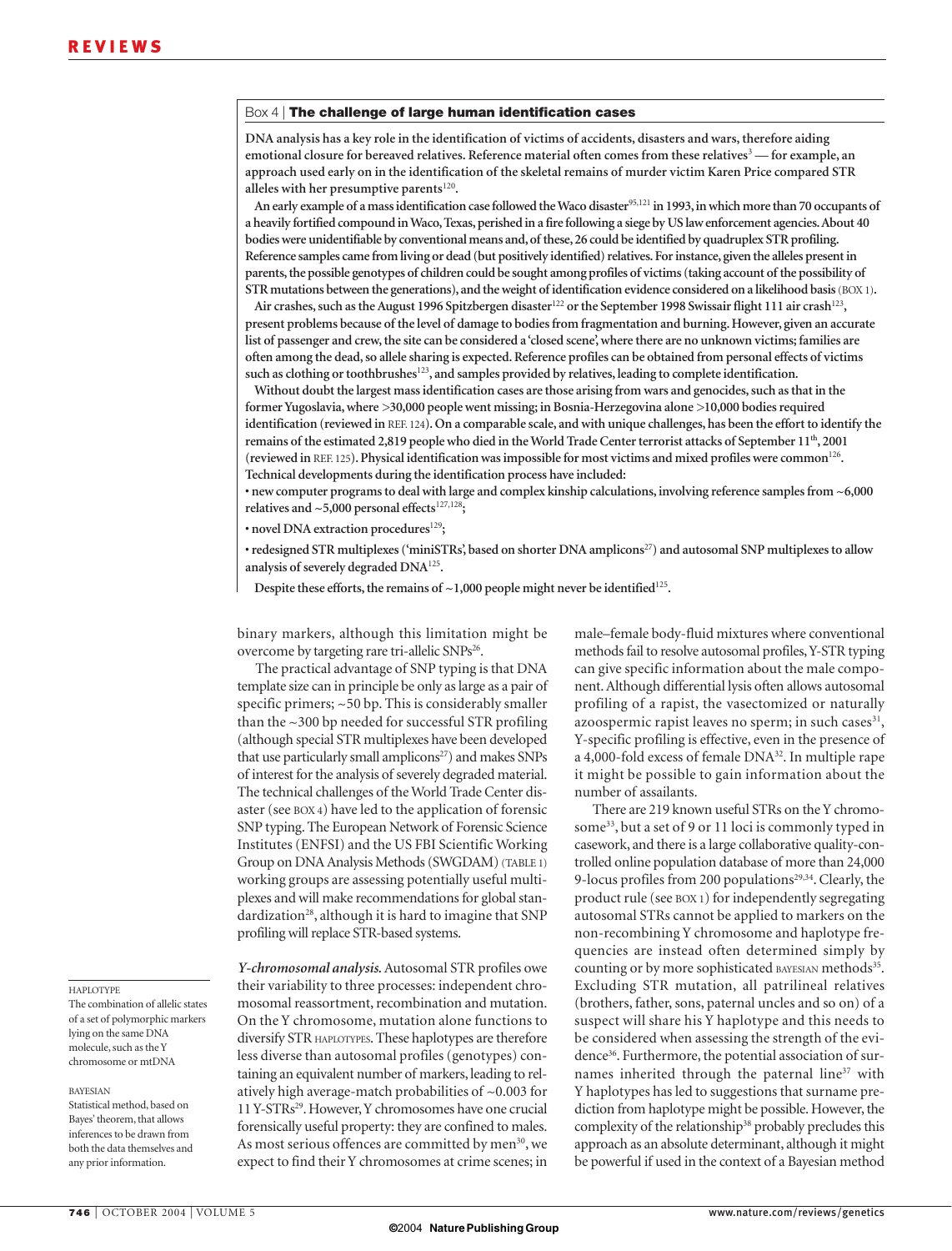of analysis. On a larger scale, the Y chromosome shows particularly strong population structure<sup>39</sup> and the availability of local population databases is essential. These difficulties can complicate the evaluation of match significance, but exclusion of a suspect remains straightforward. The use of Y-chromosome analysis will increase, particularly in rape casework, aided by the availability of standardized commercial Y-STR<sup>40</sup> and Y-SNP kits (reviewed in REF. 41).

*Mitochondrial DNA.* mtDNA shares many of the theoretical disadvantages of the Y chromosome: it is non-recombining, so markers (almost all SNPs, but including length variation in a run of C nucleotides) do not segregate independently, thereby reducing diversity; it is uniparentally inherited (through the mother), so all members of a matriline share a haplotype; and it shows marked population structure<sup>42</sup>. Furthermore, there is the complication of heteroplasmy.

The advantage of mtDNA lies in its copy number, which is between ~200 and 1,700 per cell (reviewed in REF. 43); this means that it has a greater probability of survival than nuclear DNA does. Forensic applications<sup>43,44</sup> include analysis of samples that are old or severely damaged, or low in DNA (such as hair shafts), and include historical criminal cases (see BOX 5). The normal practice is to sequence two segments of the CONTROL REGION that are particularly polymorphic, known as hypervariable segments I and II (HVSI, HVSII). SNPs outside the hypervariable segments will increase the power of mtDNA typing45,46.

Rather than considering the average-match probability (which is high<sup>47</sup>, at ~0.005–0.025), match significance is usually evaluated by the 'counting method' — how many times a specific sequence has been observed in a population database<sup>48,49</sup>, with a correction for sampling error. There has been criticism of the quality of some forensic datasets, on the basis of highly improbable sequences that are detectable by phylogenetic analysis<sup>50</sup>.

Heteroplasmy can lead to different sequences being found between hairs or tissues in a single individual, and even along the length of a single hair shaft $51$ . Mutation, which distinguishes heteroplasmic types, is particularly common at some sites ('hot spots'), but this can be built into the interpretation using a likelihood ratio approach<sup>52</sup>. Shared heteroplasmy between two samples can actually increase the strength of evidence, as was the case in confirming the matrilineal relationship between the putative Tsar Nicholas II and his brother Georgij Romanov<sup>53</sup> (BOX 5).

## **Putting face and place to a DNA profile**

When a profile from a crime scene does not find a 'hit' in an intelligence database, any information that can be deduced from the DNA about the donor is useful. A basic piece of information, sex, has already been mentioned, but two other areas, population of origin and phenotypic features, have also been investigated and used to aid criminal investigations.

*Deducing population of origin.* Most (~85%; REFS 54,55) genetic variation is found within human populations. Nonetheless, individuals from different populations are, on average, slightly more different from each other than are individuals from the same population, and this allows sets of markers to be used to predict population of origin (reviewed in REF. 56). Similar methods might be applicable to the analysis of a crime-scene sample.

Forensic STR profiles are very variable among individuals and so show low inter-population variance  $(F_{ST})$ . They are therefore not ideal for predicting population of origin. The ability of SGM Plus profiles to classify individuals into one of five police-defined 'ethnic groups' has been assessed<sup>57</sup>, and showed, for example, that 67% of profiles known to be from

#### Box 5 | **Forensic DNA analysis of historical samples — the case of the Russian royal family**

**The first DNA-based historical criminal investigation was carried out in 1994 when bones purported to be those of the Russian royal family (the Romanovs), executed by a Bolshevik firing squad in 1918, were analysed using a combination of mitochondrial DNA (mtDNA) sequencing, sex typing, STR analysis and PCR cloning**<sup>130</sup>**.**

**The samples were more than 70 years old, yet yielded autosomal STR profiles consistent with the presence of a family group and mtDNA sequences matching reference sequences from living matrilineal relatives: the sequence obtained from Prince Philip, Duke of Edinburgh, matched those of the putative Tsarina and her children, whereas those from the Duke of Fife and Princess Xenia Cheremeteff-Sfiri matched that of the putative Tsar Nicholas II, except for one discrepant base. After PCR cloning, the putative Tsar's mtDNA was shown to comprise two different molecules (one of which matched the living reference samples) and was concluded to be an example of heteroplasmy, thought at the time to be rare; this led to speculation about the reliability of the results. However, when an independent analysis was carried out on the remains of the Tsar's brother, Georgij Romanov, by the Armed Forces DNA Identification Laboratory in Rockville, Maryland**<sup>53</sup>**, it was discovered that he shared a heteroplasmy at the same position in the mtDNA molecule; this effectively dispelled any lingering doubts. After a consideration of all of the DNA and non-DNA (anthropological) evidence, the Russian authorities pronounced the remains to be those of the Romanovs.**

**The remains of one of the Tsar's daughters, Anastasia, were absent from the grave, and controversy surrounded the claim that she escaped execution and survived, under the identity of Anna Anderson. STR analysis**<sup>131</sup> **of 20-year-old paraffin wax embedded samples from Anderson was inconsistent with her being a daughter of the Tsar and Tsarina. However, the mtDNA sequences matched those of Carl Maucher, a putative maternal relative of a woman named Franzisca Schankowska. The mtDNA results were confirmed by an independent group from Penn State University, who concurrently analysed hair shafts purported to have come from Anna Anderson**<sup>131</sup>**.**

CONTROL REGION Part of mitochondrial DNA that

is non-coding and therefore more able to accumulate variation than the rest of the molecule.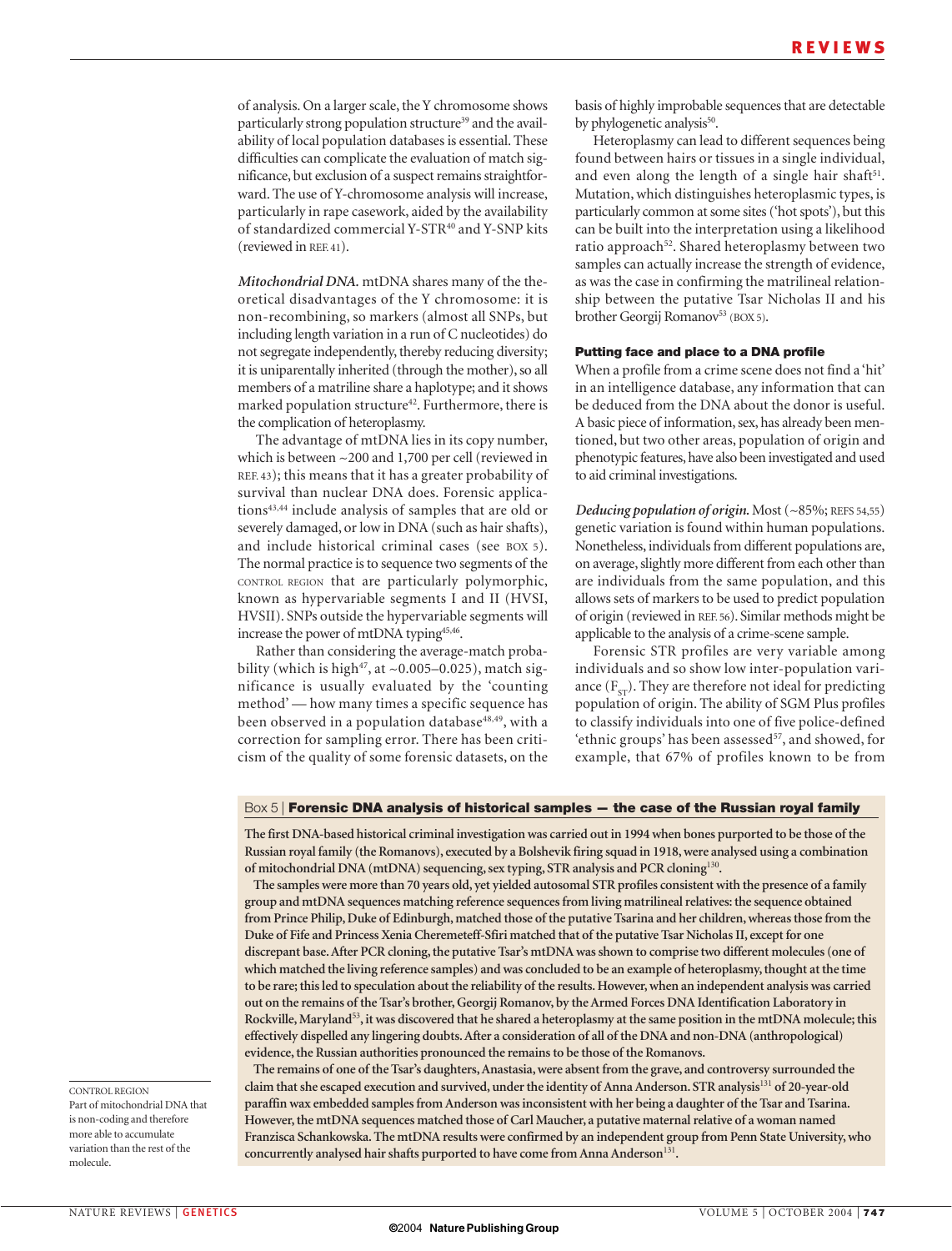EFFECTIVE POPULATION SIZE The size of an idealized population that has the same properties with respect to genetic drift as does the actual population in question.

#### GENETIC DRIFT The stochastic fluctuation of allele frequencies in a population owing to chance variations in the contribution of each individual to the next generation.

#### ADMIXTURE

The formation of a hybrid population through the mixing of two ancestral populations.

#### LINKAGE DISEQUILIBRIUM MAPPING Analysing single nucleotide polymorphism alleles in population-based studies to identify loci that are associated with a particular disease or phenotype.

#### ANCESTRY INFORMATIVE MARKERS Markers showing marked allele frequency differences between ancestral populations, useful for determining the probable ancestry of an individual.

#### MELANOCYTE

The specialized cell type, lying at the boundary between the dermis and epidermis, in which the pigment melanin is synthesized.

#### RANDOM AMPLIFIED POLYMORPHIC DNA Polymorphic markers generated by using short (8–12 bases long) primers to amplify random fragments of DNA.

African-Caribbeans were classified correctly, whereas the remainder were wrongly assigned to other ethnic groups. Despite the misclassification, prediction is useful if it reduces the number of suspect investigations carried out before the actual perpetrator is reached. Policemen are not anthropologists and one problem with interpreting these studies is the oversimplified way in which populations are defined. The haploid Y chromosome and mtDNA show strong geographic differentiation because their small EFFECTIVE POPULATION SIZE (one quarter of that of any autosome) leads to enhanced GENETIC DRIFT. Mating practices might also contribute to inter-population differences. These markers therefore contain information on population of origin, but, owing to ADMIXTURE, can give misleading results.

Markers with greater power have emerged from studies of admixed populations for epidemiological purposes or for mapping disease genes by LINKAGE DISEQUILIBRIUM. Autosomal binary or STR loci have been identified that show large allele frequency differences (30–50%) between parental population groups<sup>58,59</sup>. Multilocus genotypes based on such ANCESTRY INFORMATIVE MARKERS (AIMS) can be analysed using model-based clustering algorithms, yielding individual proportions of ancestry from a number of populations. Although forensic evaluation has not yet been carried out, tests using 175 AIMs are already available commercially for forensic applications<sup>60</sup>; their use will probably increase, although it might be limited in admixed populations.

*Phenotypic information.*A strong prediction of population of origin might indicate some aspects of phenotype, such as skin colour. However, direct genetic tests would be more useful. Many human phenotypes (for example, stature, facial features and pigmentation) have a strong genetic component.

The only relevant trait that has undergone serious investigation is pigmentation. However, although there are many human genes that when mutated are known to cause abnormal pigmentation such as albinism<sup>61</sup>, only a minority appear to influence 'normal' variation. The best studied is the melanocortin 1 receptor (*MC1R*) gene, the gene product of which lies in the cell membrane of the MELANOCYTE. Binding of  $\alpha$ -melanocyte stimulating factor to the receptor leads to production of black/ brown pigments, whereas in the absence of a signal through *MC1R*, red/yellow pigments predominate. The *MC1R* gene has more than 30 known variant alleles involving amino-acid substitutions, three of which are associated with red hair, fair skin and freckling<sup>62,63</sup>. Population studies<sup>64</sup> show that homozygosity or compound heterozygosity for such a variant gives a >90% probability of having red hair. This test is therefore useful as an investigative tool in populations such as that of the United Kingdom where red hair is found at an appreciable frequency.

Other candidate pigmentation genes have been investigated, but with less success. Linkage analysis has identified a locus on chromosome 15 that influences eye

colour<sup>65</sup>, for which the *P* gene, the product of which is involved in melanin production, is a candidate<sup>66</sup>. Two amino-acid substitutions in the gene are associated with blue or grey eyes<sup>66</sup>. A broader association study including SNPs in several candidate genes<sup>67</sup> has identified 61 SNPs that explain 15% of the variation in eye colour in a sample, but probably do not provide useful predictive testing. Work on these and other phenotypes will probably increase in the future. However, the complexity of these quantitative traits, coupled with variability introduced by environmental and nutritional differences, means that even if the genes influencing them were identified there is no guarantee that simple deterministic tests would emerge.

#### **Non-human species in forensic genetics**

Forensic analysis of animal DNA has been used both when animal material (usually pet hairs) is found at crime scenes, and in investigations of the illegal trade in endangered species. The best-known example of the former was the matching, using 10 feline-specific dinucleotide STRs, of cat hairs on a bloodstained leather jacket with a pet cat, known as Snowball, who lived with the suspect in a murder case<sup>68</sup>. More recently, a commercial kit containing 11 tetranucleotide STRs has been produced for the individual identification of cats. Work on canine identification is mostly based on STRs developed for parentage testing<sup>69</sup>, but also includes mtDNA profiling70. In a recent case, the conviction of a man for the murder of a seven-year-old girl in California was supported by mtDNA analysis of dog hairs that matched a pet belonging to the victim.

In the endangered species field, species-specific methods target the gene that encodes cytochrome b of mtDNA71,72; examples include tests for tiger-bone DNA in traditional Chinese medicines (all of which proved to be cow or pig<sup>73</sup>), and also for rhinoceros horn<sup>74</sup>.

As with animal material, plant material can be associated with a crime scene and provide vital evidence. When morphology is uninformative, DNA could, in principle, offer species identification or a link to a specific place. However, in the analysis of plant DNA there is no easy equivalent of the widely studied animal mtDNA sequences (although regions of the chloroplast genome and the nuclear ribosomal RNA loci seem promising) and STRs in most species are poorly characterized. PCR-based fingerprinting methods such as RANDOM AMPLIFIED POLYMORPHIC DNA (RAPD) can allow identification of plant strains and have been used in the analysis of mosses in a murder case<sup>75</sup>, and in civil disputes over the identity of commercially valuable cultivars of strawberry<sup>76</sup> and chilli<sup>77</sup>. A species-specific PCR assay is available for *Cannabis sativa*<sup>78</sup> and the isolation of a hexanucleotide STR from the same species provided a marker with some potential to identify the source of cannabis samples<sup>79</sup>.

Microorganisms can be sources of evidence in situations such as foodstuff contamination and medical negligence cases involving infections, such as HIV transmission<sup>80</sup>. However, in October 2001, at least five people died in the United States from inhalation anthrax after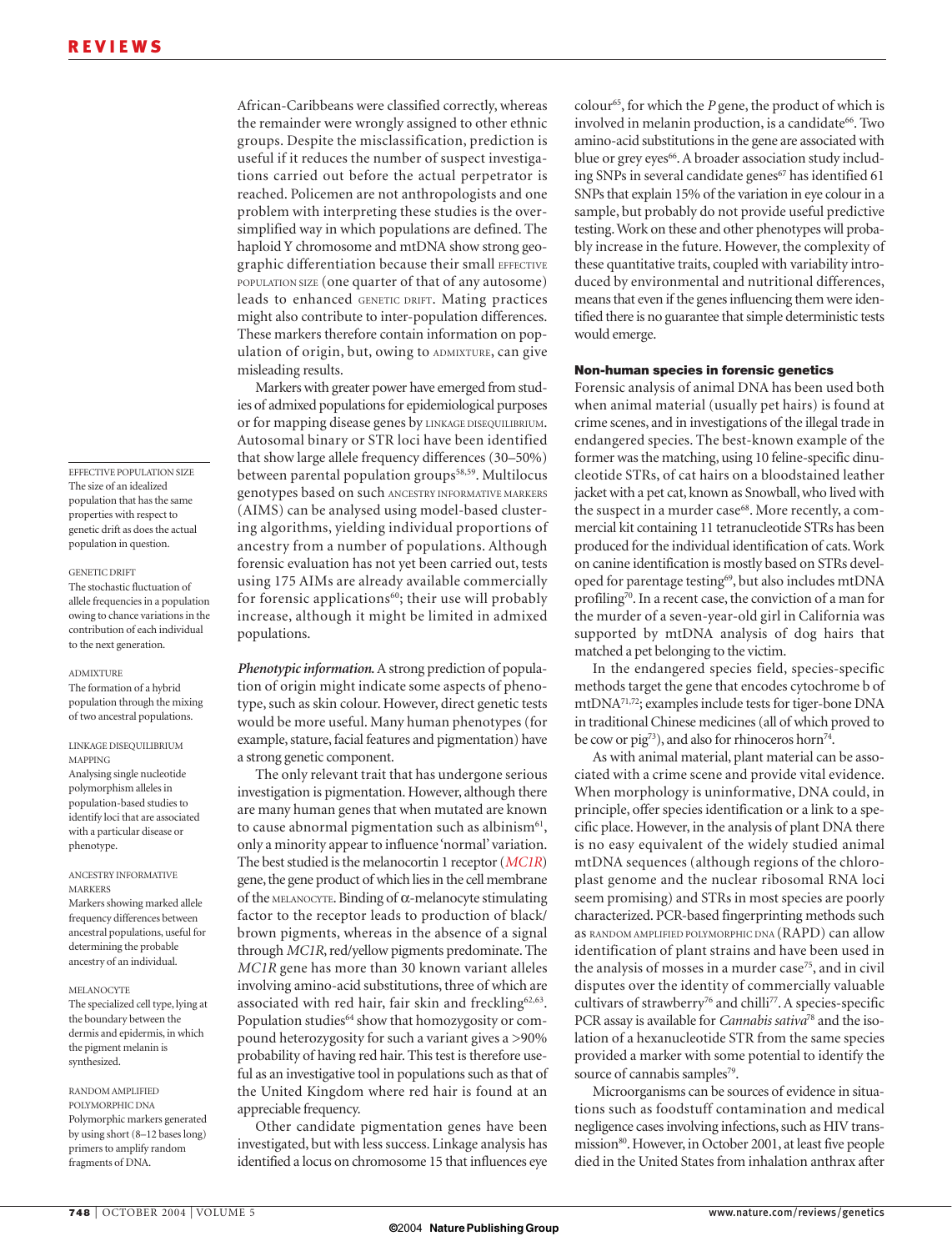MULTIPLE DISPLACEMENT AMPLIFICATION A method for whole-genome amplification using a highly processive polymerase from bacteriophage φ29 and random primers to synthesize long molecules from the template.

#### DROP-OUT

Absence of one or more alleles in a DNA profile, owing to stochastic failure of PCR amplification when the number of template molecules is small.

handling mail deliberately contaminated with spores of *Bacillus anthracis* and it is the threat of acts of bioterrorism like this, as well as potential attacks on crops and animals, that has led to a surge in interest in the field of forensic microbiology, renamed 'microbial forensics'81. Its aim is to develop methods to show that a micro-organism has come from a particular source and DNA analysis will probably have a major role. There are formidable problems in the wide range of possible species that could be encountered, the limited sequence diversity between strains and sub-strains and the lack of universally applicable cross-species methods to detect variation. Microbiologists, epidemiologists and forensic scientists have met to define problems and make recommendations, many of which will be expensive to implement. Although the extent of the bioterrorism threat is unclear, the 2001 attacks showed the major impact that even smallscale incidents can have; also, developments in this area will probably have useful spin-offs in tracing natural disease outbreaks.

# **Future developments**

Forensic genetics will continue to take advantage of technical developments in DNA analysis. A 'sci-fi' vision of a hand-held device (the 'lab on a chip') that would allow rapid DNA profiling at the crime scene is close to realization, with developments in microfabrication of capillary electrophoretic arrays<sup>82</sup>; single integrated platforms that extract, amplify and sequence DNA have already been developed<sup>83</sup>, but it will be some time before such devices are validated for forensic use. Methods of whole-genome amplification (in particular, MULTIPLE DISPLACEMENT AMPLIFICATION<sup>84</sup>) have potential forensic value when the amount of template DNA is extremely small. However, allele DROP-OUT and imbalance has been observed with less than 50 picograms of input DNA85, and further work is needed to determine whether there are any advantages over conventional low copy number typing methods.

One of the most difficult problems facing the forensic biologist is the identification of body fluids. Molecular biological approaches to the identification of blood, semen and saliva stains using analysis of specific mRNAs (which are surprisingly stable) have been described<sup>86</sup> and will probably increase in use and importance.

As our understanding of the genetic basis of disease and differences in the response to drugs increases, it will be increasingly applied to determining the cause of death — 'forensic molecular pathology'. Work has already been done87,88 on molecular diagnosis of the genetic cardiac arrhythmia long QT syndrome, which can cause sudden unexplained death leaving no trace at autopsy, and also on the post mortem determination of functional copy number of a gene (*CYP2D6*) encoding a drug metabolizing enzyme<sup>89</sup>, variation in which can lead to adverse drug effects, including death.

The most important and controversial developments, however, probably lie in the area of DNA databases (BOX 3) and debates on database issues seem set to continue well into the second two decades of forensic DNA analysis.

1. Jeffreys, A. J., Wilson, V. & Thein, S. L. Hypervariable 'minisatellite' regions in human DNA. *Nature* **314**, 67–73 (1985). **Describes the discovery of hypervariable DNA and a**

**method of detection that is sensitive enough to allow analysis of the small amounts of DNA that might be encountered in casework.**

- 2. Jeffreys, A. J., Wilson, V. & Thein, S. L. Individual-specific 'fingerprints' of human DNA. *Nature* **316**, 76–79 (1985). 3. Primorac, D. & Schanfield, M. S. Application of forensic DNA
- testing in the legal system. *Croat. Med. J.* **41**, 32–46 (2000).
- 4. Landsteiner, K. Zur Kenntnis der antifermentativen, lytisichen und agglutinierenden Wirkungen des Blutserums und der Lymphe. *Zentralbl. Bakteriol.* **27**, 357–362 (1900).
- 5. Gill, P., Jeffreys, A. J. & Werrett, D. J. Forensic application of DNA 'fingerprints'. *Nature* **318**, 577–579 (1985). **Shows, for the first time, the application of DNA profiling in forensics, demonstrated by analysing stain material. Also, the first description of differential lysis method to separate sperm from vaginal epithelial cells.**
- 6. Rudin, N. & Inman, K. *An Introduction to Forensic DNA Analysis* 2nd edn (CRC, Florida, USA, 2002).
- 7. Helmuth, R. *et al.* HLA-DQ alpha allele and genotype frequencies in various human populations, determined by using enzymatic amplification and oligonucleotide probes. *Am. J. Hum. Genet.* **47**, 515–523 (1990).
- 8. Kimpton, C. P. *et al.* Automated DNA profiling employing multiplex amplification of short tandem repeat loci. *PCR Methods Appl.* **3**, 13–22 (1993).
- 9. Sullivan, K. M., Mannucci, A., Kimpton, C. P. & Gill, P. A rapid and quantitative DNA sex test: fluorescence-based PCR analysis of X-Y homologous gene amelogenin. *Biotechniques* **15**, 636–641 (1993).
- 10. Cotton, E. A. *et al.* Validation of the AMPFlSTR SGM plus system for use in forensic casework. *Forensic Sci. Int.* **112**, 151–161 (2000).
- 11. Moretti, T. R. *et al.* Validation of short tandem repeats (STRs) for forensic usage: performance testing of fluorescent multiplex STR systems and analysis of authentic and simulated forensic samples. *J. Forensic Sci.* **46**, 647–660 (2001).
- 12. Greenspoon, S. A. *et al.* Validation and implementation of the PowerPlex 16 BIO System STR multiplex for forensic casework. *J. Forensic Sci.* **49**, 71–80 (2004).
- 13. Junge, A., Lederer, T., Braunschweiger, G. & Madea, B. Validation of the multiplex kit genRESMPX-2 for forensic
- casework analysis. *Int. J. Legal Med.* **117**, 317–325 (2003). 14. Schneider, P. M. & Martin, P. D. Criminal DNA databases: the European situation. *Forensic Sci. Int.* **119**, 232–238 (2001).
- 15. Butler, J. M. *Forensic DNA Typing: Biology and Technology Behind STR Markers* (Academic Press, 2001).
- 16. Balding, D. J. When can a DNA profile be regarded as unique? *Sci. Justice* **39**, 257–260 (1999).
- Budowle, B., Chakraborty, R., Carmody, G. & Monson, K. L. Source attribution of a forensic DNA profile. *Forensic Sci. Comm.* [online] <www.fbi.gov/programs/lab/fsc/backissu/ july2000/source.htm> (2000).
- 18. Werrett, D., Pinchin, R. & Hale, R. Problem solving: DNA data acquisition and analysis. *Profiles DNA* **2**, 3–6 (1998).
- 19. Gill, P. *et al.* A new method of STR interpretation using inferential logic — development of a criminal intelligence database. *Int. J. Legal Med.* **109**, 14–22 (1996).
- 20. Gill, P., Sparkes, R. & Kimpton, C. Development of guidelines to designate alleles using an STR multiplex system. *Forensic Sci. Int.* **89**, 185–197 (1997).
- 21. Johnson, P. & Williams, R. Post-conviction DNA testing: the UK's first 'exoneration' case? *Sci. Justice* **44**, 77–82  $(2004)$
- 22. Werrett, D. J. The National DNA Database. *Forensic Sci. Int.* **88**, 33–42 (1997).
- 23. Forensic Science Service. *The National DNA Database. annual report 2002–03.* (2003). <http://www.forensic. gov.uk/forensic/news/press\_releases/2003/NDNAD\_Annual \_<br>Report\_02-03.pdf>
- 24. Forensic Science Service. *First successful prosecution after use of pioneering DNA technique.* <http://www.forensic. gov.uk/forensic\_t/inside/news/list\_press\_release.php?case =23&y=2004> (2004).
- 25. Gill, P. An assessment of the utility of single nucleotide polymorphisms (SNPs) for forensic purposes. *Int. J. Legal Med.* **114**, 204–210 (2001).
- 26. Phillips, C., Lareu, V., Sala, A. & Carracedo, A. Nonbinary single-nucleotide polymorphism markers. *Prog. Forensic Genet.* **10**, 27–29 (2004).
- 27. Butler, J. M., Shen, Y. & McCord, B. R. The development of reduced size STR amplicons as tools for analysis of degraded DNA. *J. Forensic Sci.* **48**, 1054–1064 (2003).
- 28. Gill, P., Werrett, D. J., Budowle, B. & Guerrieri, R. An assessment of whether SNPs will replace STRs in national DNA databases — joint considerations of the DNA working group of the European Network of Forensic Science Institutes (ENFSI) and the Scientific Working Group on DNA Analysis Methods (SWGDAM). *Sci. Justice* **44**, 51–53 (2004).
- 29. Roewer, L. *et al.* Online reference database of Ychromosomal short tandem repeat (STR) haplotypes. *Forensic Sci. Int.* **118**, 103–111 (2001). **Describes the Y-chromosomal DNA reference database that has become indispensable to the analysis of Y-STR DNA profiles.**
- 30. Home Office. *Criminal Statistics England and Wales 2002* (The Stationery Office, London, 2003).
- 31. Shewale, J. G., Sikka, S. C., Schneida, E. & Sinha, S. K. DNA profiling of azoospermic semen samples from vasectomized males by using Y-PLEX 6 amplification kit. *J. Forensic Sci.* **48**, 127–129 (2003).
- 32. Prinz, M., Ishii, A., Coleman, A., Baum, H. J. & Shaler, R. C. Validation and casework application of a Y chromosome specific STR multiplex. *Forensic Sci. Int* **120**, 177–188  $(2001)$ .
- 33. Kayser, M. *et al.* A comprehensive survey of human Ychromosomal microsatellites. *Am. J. Hum. Genet.* **74**, 1183–1197 (2004).
- 34. Kayser, M. *et al.* Online Y-chromosomal short tandem repeat haplotype reference database (YHRD) for US populations. *J. Forensic Sci.* **47**, 513–519 (2002).
- 35. Krawczak, M. Forensic evaluation of Y-STR haplotype matches: a comment. *Forensic Sci. Int.* **118**, 114–115 (2001).
- 36. de Knijff, P. Son, give up your gun: presenting Y-STR results in court. *Profiles DNA* **6**, 3–5 (2003).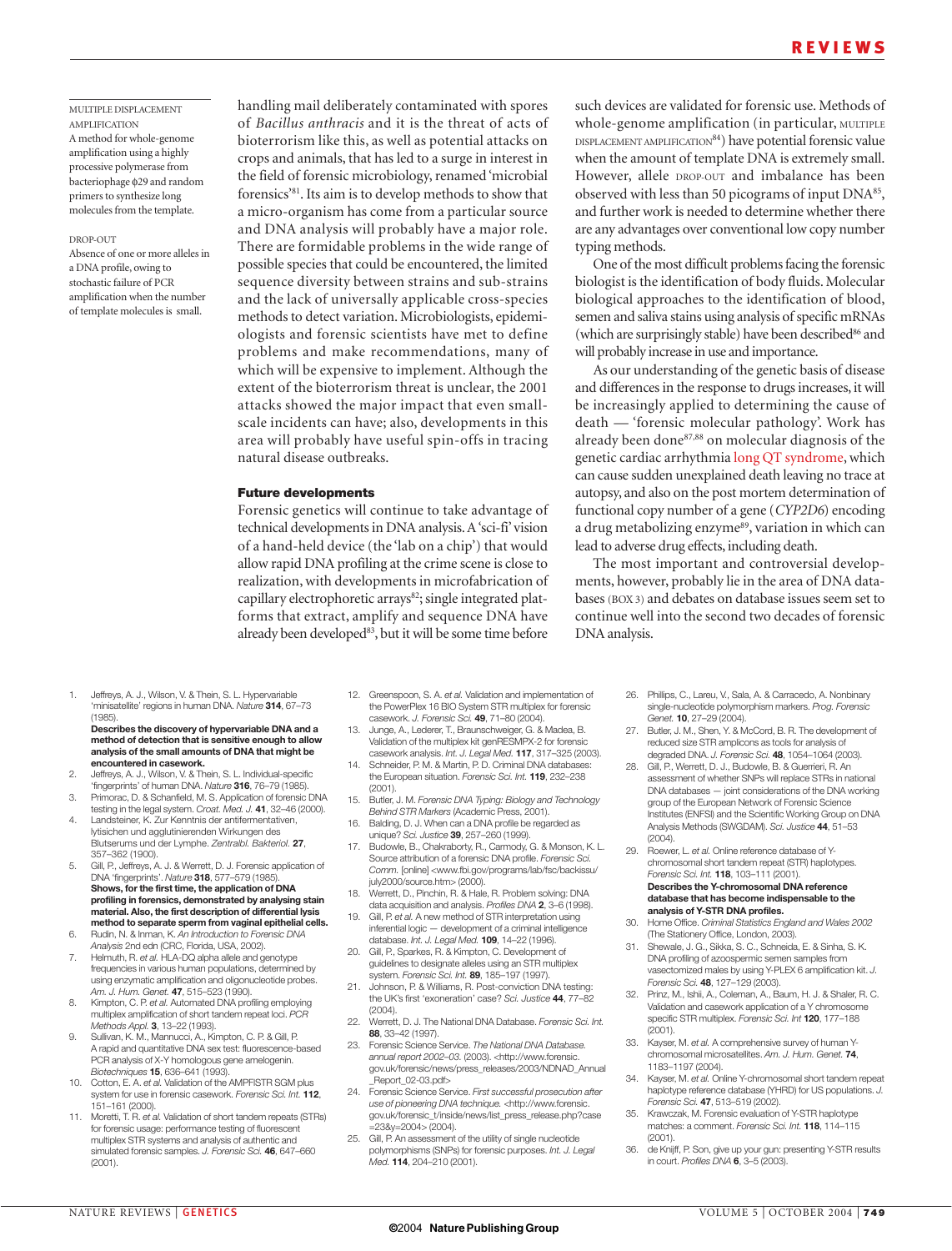# REVIEWS

- 37. Jobling, M. A. In the name of the father: surnames and genetics. *Trends Genet.* **17**, 353–357 (2001).
- 38. Sykes, B. & Irven, C. Surnames and the Y chromosome. *Am. J. Hum. Genet.* **66**, 1417–1419 (2000).
- 39. Jobling, M. A. & Tyler-Smith, C. The human Y chromosome: an evolutionary marker comes of age. *Nature Rev. Genet.* **4**, 598–612 (2003).
- 40. Sinha, S. K. *et al.* Development and validation of a multiplexed Y-chromosome STR genotyping system, Y-PLEX 6, for forensic casework. *J. Forensic Sci.* **48**, 93–103 (2003).
- 41. Butler, J. M. Recent developments in Y-Short Tandem Repeat and Y-Single Nucleotide Polymorphism analysis. *Forensic Sci. Rev.* **15**, 91–111 (2003).
- 42. Richards, M. & Macaulay, V. The mitochondrial gene tree comes of age. *Am. J. Hum. Genet.* **68**, 1315–1320  $(2001)$
- 43. Holland, M. M. & Parsons, T. J. Mitochondrial DNA sequence analysis — validation and use for forensic casework. *Forensic Sci. Rev.* **11**, 21–49 (1999).
- 44. Budowle, B., Allard, M. W., Wilson, M. R. & Chakraborty, R. Forensics and mitochondrial DNA: applications, debates and foundations. *Annu. Rev. Genomics Hum. Genet.* **4**, 119–141 (2003).
- 45. Vallone, P. M., Just, R. S., Coble, M. D., Butler, J. M. & Parsons, T. J. A multiplex allele-specific primer extension assay for forensically informative SNPs distributed throughout the mitochondrial genome. *Int. J. Legal Med.* **118**, 147–157 (2004).
- 46. Coble, M. D. *et al.* Single nucleotide polymorphisms over the entire mtDNA genome that increase the power of forensic testing in Caucasians. *Int. J. Legal Med.* **118**, 137–146  $(2004)$
- 47. Budowle, B. *et al.* Mitochondrial DNA regions HVI and HVII population data. *Forensic Sci. Int.* **103**, 23–35 (1999).
- 48. Monson, K. L., Miller, K. W. P., Wilson, M. R., DiZinno, J. A. & Budowle, B. The mtDNA population database: an integrated software and database resource of forensic comparison. *Forensic Sci. Comm.* **4**, [online] <http://www.fbi.gov/hq/lab/fsc/backissu/april2002/ miller1.htm> (2002).
- 49. Parson, W. *et al.* The EDNAP mitochondrial DNA population database (EMPOP) collaborative exercises: organisation. results and perspectives. *Forensic Sci. Int.* **139**, 215–226 (2004).
- 50. Yao, Y.-G., Bravi, C. M. & Bandelt, H. J. A call for mtDNA data quality control in forensic science. *Forensic Sci. Int.* **141**, 1–6 (2004).
- 51. Tully, G. *et al.* Results of a collaborative study of the EDNAP group regarding mitochondrial DNA heteroplasmy and segregation in hair shafts. *Forensic Sci. Int.* **140**, 1–11  $(2004)$
- 52. Tully, G. *et al.* Considerations by the European DNA profiling (EDNAP) group on the working practices, nomenclature and interpretation of mitochondrial DNA profiles. *Forensic Sci. Int.* **124**, 83–91 (2001).
- 53. Ivanov, P. L. *et al.* Mitochondrial DNA sequence heteroplasmy in the Grand Duke of Russia Georgij Romanov establishes the authenticity of the remains of Tsar Nicholas II. *Nature Genet.* **12**, 417–420 (1996). **DNA analysis of the remains of Georgij Romanov**

#### **solves one of the biggest historical mysteries of the twentieth century.**

- 54. Lewontin, R. C. The apportionment of human diversity. *Evol. Biol.* **6**, 381–398 (1972).
- 55. Barbujani, G., Magagni, A., Minch, E. & Cavalli-Sforza, L. L. An apportionment of human DNA diversity. *Proc. Natl Acad. Sci. USA* **94**, 4516–4519 (1997).
- 56. Bamshad, M., Wooding, S., Salisbury, B. A. & Stephens, J. C. Deconstructing the relationship between genetics and race. *Nature Rev. Genet.* **5**, 598–609 (2004).
- 57. Lowe, A. L., Urquhart, A., Foreman, L. A. & Evett, I. W. Inferring ethnic origin by means of an STR profile. *Forensic Sci. Int.* **119**, 17–22 (2001).
- 58. Shriver, M. D. *et al.* Ethnic-affiliation estimation by use of population-specific DNA markers. *Am. J. Hum. Genet.* **60**, 957–964 (1997).
- 59. Collins-Schramm, H. E. *et al.* Ethnic-difference markers for use in mapping by admixture linkage disequilibrium. *Am. J. Hum. Genet.* **70**, 737–750 (2002).
- 60. Shriver, M. D. & Kittles, R. A. Genetic ancestry and the search for personalized genetic histories. *Nature Rev. Genet.* **5**, 611–618 (2004).
- 61. Sturm, R. A., Teasdale, R. D. & Box, N. F. Human pigmentation genes: identification, structure and consequences of polymorphic variation. *Gene* **277**, 49–62 (2001).
- 62. Valverde, P., Healy, E., Jackson, I., Rees, J. L. & Thody, A. J. Variants of the melanocyte-stimulating hormone receptor gene are associated with red hair and fair skin in humans. *Nature Genet.* **11**, 328–330 (1995).
- 63. Bastiaens, M. *et al.* The melanocortin-1 receptor gene is the major freckle gene. *Hum. Mol. Genet.* **10**, 1701–1708 (2001).
- 64. Grimes, E. A., Noake, P. J., Dixon, L. & Urquhart, A. Sequence polymorphism in the human melanocortin 1 receptor gene as an indicator of the red hair phenotype. *Forensic Sci. Int.* **122**, 124–129 (2001).
- 65. Eiberg, H. & Mohr, J. Assignment of genes coding for brown eye colour (BEY2) and brown hair colour (HCL3) on chromosome 15q. *Eur. J. Hum. Genet.* **4**, 237–241 (1996).
- 66. Rebbeck, T. R. *et al. P* gene as an inherited biomarker of human eye color. *Cancer Epidemiol. Biomarkers Prev.* **11**, 782–784 (2002).
- 67. Frudakis, T. *et al.* Sequences associated with human iris pigmentation. *Genetics* **165**, 2071–2083 (2003).
- 68. Menotti-Raymond, M. A., David, V. A. & O'Brien, S. J. Pet cat hair implicates murder suspect. *Nature* **386**, 774 (1997). 69. DeNise, S. *et al.* Power of exclusion for parentage
- verification and probability of match for identity in American Kennel Club breeds using 17 canine microsatellite markers. *Anim. Genet.* **35**, 14–17 (2004).
- Wetton, J. H. et al. Mitochondrial profiling of dog hairs. *Forensic Sci. Int.* **133**, 235–241 (2003).
- 71. Parson, W., Pegoraro, K., Niederstatter, H., Foger, M. & Steinlechner, M. Species identification by means of the cytochrome b gene. *Int. J. Legal Med.* **114**, 23–28 (2000).
- 72. Branicki, W., Kupiec, T. & Pawlowski, R. Validation of cytochrome b sequence analysis as a method of species identification. *J. Forensic. Sci.* **48**, 83–87 (2003).
- 73. Wetton, J. H., Tsang, C. S. F., Roney, C. A. & Spriggs, A. C. An extremely sensitive species-specific ARMs PCR test for the presence of tiger bone DNA. *Forensic Sci. Int.* **140**, 139–145 (2004).
- 74. Hsieh, H.-M. *et al.* Species identification of rhinoceros horns using the cytochrome b gene. *Forensic Sci. Int.* **136**, 1–11 (2003).
- 75. Korpelainen, H. & Virtanen, V. DNA fingerprinting of mosses. *J. Forensic Sci.* **48**, 804–807 (2003).
- 76. Congiu, L., Chicca, M., Cella, R., Rossi, R. & Bernacchia, G. The use of random amplified polymorphic DNA (RAPD) markers to identify strawberry varieties: a forensic application. *Mol. Ecol.* **9**, 229–232 (2000).
- 77. Lekha, Kumar, M., Kathirvel, M., Rao, G. V. & Nagaraju, J. DNA profiling of disputed chilli samples (*Capsicum annum*) using ISSR-PCR and FISSR-PCR marker assays. *Forensic Sci. Int.* **116**, 63–68 (2001).
- 78. Linacre, A. & Thorpe, J. Detection and identificaion of cannabis by DNA. *Forensic Sci. Int.* **91**, 71–76 (1998).
- 79. Hsieh, H.-M. *et al.* A highly polymorphic STR locus in *Cannabis sativa*. *Forensic Sci. Int.* **131**, 53–58 (2003). 80. Ou, C. Y. *et al.* Molecular epidemiology of HIV transmission
- in a dental practice. *Science* **256**, 1165–1171 (1992). 81. Keim, P. *Microbial Forensics: a scientific assessment*
- (American Academy of Microbiology, Washington, DC, USA, 2003).
- 82. Goedecke, N. *et al.* A high-performance multilane microdevice system designed for the DNA forensics laboratory. *Electrophoresis* **25**, 1678–1686 (2004).
- 83. Paegel, B. M., Blazej, R. G. & Mathies, R. A. Microfluidic devices for DNA sequencing: sample preparation and electrophoretic analysis. *Curr. Opin. Biotechnol.* **14**, 42–50 (2003).
- 84. Dean, F. B. *et al.* Comprehensive human genome amplification using multiple displacement amplification.
- *Proc. Natl Acad. Sci. USA* **99**, 5261–5266 (2002). 85. Schneider, P. M. *et al.* Whole genome amplification the solution for a common problem in forensic casework? *Prog. Forensic Genet.* **10**, 24–26 (2004).
- 86. Juusola, J. & Ballantyne, J. Messenger RNA profiling: a prototype method to supplant conventional methods for body fluid identification. *Forensic Sci. Int.* **135**, 85–96 (2003). **Provides an insight into the potential of mRNA to analyse the type of body fluid in crime-scene samples.**
- 87. Ackerman, M. J., Tester, D. J. & Driscoll, D. J. Molecular autopsy of sudden unexplained death in the young. *Am. J. Forensic Med. Pathol.* **22**, 105–111 (2001).
- 88. Lunetta, P., Levo, A., Männikkö, A., Penttilä, A. & Sajantila, A. Death in bathtub revisited with molecular genetics: a victim with suicidal traits and a *LQTS* mutation. *Forensic Sci. Int.* **130**, 122–124 (2002).
- 89. Levo, A., Koski, A., Ojanpera, I., Vuori, E. & Sajantila, A. Post-mortem SNP analysis of *CYP2D6* gene reveals correlation between genotype and opioid drug (tramadol) metabolite ratios in blood. *Forensic Sci. Int.* **135**, 9–15  $(2003)$
- 90. Lander, E. S. & Budowle, B. DNA fingerprinting dispute laid to rest. *Nature* **371**, 735–738 (1994).
- Foreman, L. A. & Evett, I. W. Statistical analyses to support forensic interpretation for a new ten-locus STR profiling
- system. *Int. J. Legal Med.* **114**, 147–55 (2001). 92. Balding, D. J. & Donnelly, P. Inferring identity from DNA profile evidence. *Proc. Natl Acad. Sci. USA* **92**, 11741–11745 (1995).
- 93. Garbolino, P. & Taroni, F. Evaluation of scientific evidence using Bayesian networks. *Forensic Sci. Int.* **125**, 149–155 (2002).
- 94. Evett, I. W., Gill, P. D., Jackson,G.,Whitaker, J. & Champod,C. Interpreting small quantities of DNA: the hierarchy of propositions and the use of Bayesian networks. *J. Forensic Sci.* **47**, 520–530 (2002).
- 95. Clayton, T. M., Whitaker, J. P., Sparkes, R. L. & Gill, P. Analysis and intepretation of mixed forensic stains using DNA STR profiling. *Forensic Sci. Int.* **91**, 55–70 (1998).
- Evett, I. W., Buffery, C., Willot, G. & Stoney, D. A. A guide to interpreting single locus profiles of DNA mixtures in forensic cases. *J. Forensic Sci.* **31**, 41–47 (1991).
- 97. Weir, B. S., Triggs, C. M., Starling, L., Stowell, K. A. J. & Buckleton, J. Interpreting DNA mixtures. *J. Forensic Sci.* **42**, 213–222 (1997).
- Evett, I. W., Gill, P. & Lambert, J. A. Taking account of peak areas when interpreting mixed DNA profiles. *J. Forensic Sci.* **43**, 62–69 (1998).
- 99. Gill, P., Sparkes, R. & Buckleton, J. S. Interpretation of simple mixtures when artefacts such as a stutters are present — with special reference to multiplex STRs used by the Forensic Science Service. *Forensic Sci. Int.* **95**, 213–224 (1998).
- 100. Perlin, M. W. & Szabady, B. Linear mixture analysis: a mathematical approach to resolving mixed DNA samples. *J. Forensic Sci.* **46**, 1372–1378 (2001).
- 101. Bill, M., Gill, P. & Curran, J. L. PENDULUM a guideline based approach to the interpretation of STR mixtures.
- *Forensic Sci. Int.* (in the press). 102. Gill, P., Whitaker, J., Flaxman, C., Brown, N. & Buckleton, J. An investigation of the rigor of interpretation rules for STRs derived from less than 100 pg of DNA. *Forensic Sci. Int.* **112**, 17–40 (2000).
- 103. Schmidt, T., Hummel, S. & Herrmann, B. Evidence of contamination in PCR laboratory disposables. *Naturwissenschaften* **82**, 423–431 (1995).
- 104. Gill, P. & Kirkham, A. Development of a simulation model to assess the impact of contamination in casework using STRs. *J. Forensic Sci.* **49**, 485–491 (2004).
- 105. Curran, J. M., Gill, P. & Bill, M. R. Interpretation of repeat measurement DNA evidence allowing for multiple contributors and population substructure. *Forensic Sci. Int.* (in the press).
- 106. Clayton, T. M., Hill, S. M., Denton, L. A., Watson, S. K. & Urquhart, A. J. Primer binding site mutations affecting the typing of STR loci contained within the AMPFlSTR SGM Plus kit. *Forensic Sci. Int.* **139**, 255–259 (2004).
- 107. Leibelt, C. *et al.* Identification of a D8S1179 primer binding site mutation and the validation of a primer designed to recover null alleles. *Forensic Sci. Int.* **133**, 220–227 (2003).
- 108. Rolf, B., Wiegand, P. & Brinkmann, B. Somatic mutations at STR loci — a reason for three-allele pattern and mosaicism. *Forensic Sci. Int.* **126**, 200–202 (2002).
- 109. Gill, P. Role of short tandem repeat DNA in forensic casework in the UK — past, present, and future perspectives. *Biotechniques* **32**, 366–368 (2002).
- 110. Santos, F. R., Pandya, A. & Tyler-Smith, C. Reliability of DNA-based sex tests. *Nature Genet.* **18**, 103 (1998).
- 111. Steinlechner, M., Berger, B., Niederstatter, H. & Parson, W. Rare failures in the amelogenin sex test. *Int. J. Legal. Med.* **116**, 117–120 (2002).
- 112. Thangaraj, K., Reddy, A. G. & Singh, L. Is the amelogenin gene reliable for gender identification in forensic casework and prenatal diagnosis? *Int. J. Legal. Med.* **116**, 121–123 (2002).
- 113. Dauber, E. M. *et al.* Discrepant results of samples taken from different tissues of a single individual. *Prog. Forensic Genet.* **10**, 48–49 (2004).
- 114. Linacre, A. The UK National DNA Database. *Lancet* **361**, 1841–1842 (2003).
- 115. Pascali, V. L., Lago, G. & Dobosz, M. The dark side of the UK National DNA Database. *Lancet* **362**, 834  $(2003)$
- 116. Johnson, P., Martin, P. & Williams, R. Genetics and forensics: making the National DNA Database. *Sci. Studies* **16**, 22–37 (2003).
- 117. Guillén, M., Lareu, M. V., Pestoni, C., Salas, S. & Carracedo, A. Ethical-legal problems of DNA databases in criminal investigation. *J. Med. Ethics* **26**, 266–271 (2000).
- 118. Newton, G. *DNA fingerprinting and national DNA databases* (The Wellcome Trust, 2004).
- 119. Connor, S. Take everyone's DNA fingerprint, says pioneer. *The Independent* (London, UK, 3 February 2003).
- 120. Hagelberg, E., Gray, I. C. & Jeffreys, A. J. Identification of the skeletal remains of a murder victim by DNA analysis. *Nature* **352**, 427–429 (1991).

**The first analysis of bone samples to identify a murder victim, conducted using mitochondrial DNA analysis.**